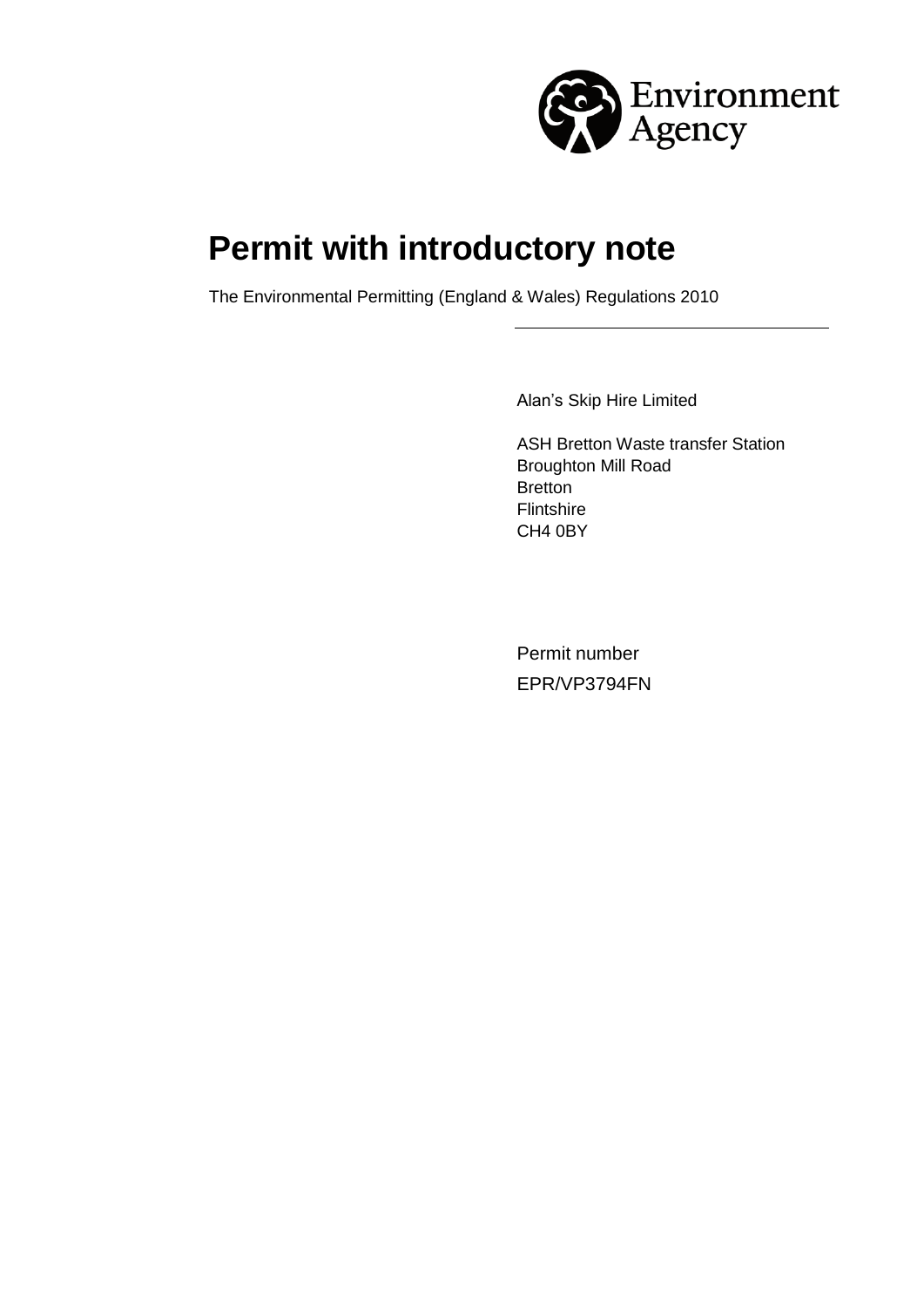## **ASH Bretton Waste Transfer Station Permit number EPR/VP3794FN**

## **Introductory note**

### **This introductory note does not form a part of the permit**

The main features of the permit are as follows.

This permit allows the operator to operate a Household, Commercial and Industrial Non Hazardous and Hazardous Waste Transfer Station with waste treatment. The total quantity of waste that can be accepted at the site under this permit must be less than 75,000 tonnes a year. Wastes can be bulked up for disposal or recovery elsewhere and can also be treated by sorting and separation.

All activities shall be carried out on an impermeable surface with sealed drainage which discharges to foul sewer.

This permit does not allow the burning of any wastes, either in the open, inside buildings or in any form of incinerator.

The status log of the permit sets out the permitting history, including any changes to the permit reference number.

| <b>Status log of the permit</b>                       |             |                                                                                                                                                    |
|-------------------------------------------------------|-------------|----------------------------------------------------------------------------------------------------------------------------------------------------|
| <b>Description</b>                                    | <b>Date</b> | <b>Comments</b>                                                                                                                                    |
| EAWML 37209 Issued                                    | 13/10/00    | Permit issued to Alan Skip Hire Limited                                                                                                            |
| EAWML 37209 Modified                                  | 08/09/03    | Conditions 1.1.1, 1.2.2, 1.3.1, 1.8.1,<br>2.1.2, 2.1.3, 4.1.1, 4.3.2, 4.4.4, 6.4.1,<br>6.5.1 and Appendix A permitted waste<br>types were amended. |
| EAWML 37209 Modified                                  | 18/12/03    | Financial provision modification.                                                                                                                  |
| <b>EAWML 37209</b><br>Transferred                     | 05/03/04    | Permit Transferred to Alan's Skip Hire<br>Limited                                                                                                  |
| EAWML 37209 Modified                                  | 21/10/04    | Conditions 1.1.1, 1.2.1, 1.2.2, 1.2.3 and<br>1.2.4 deleted, New conditions 1.1.1,<br>1.2.1, 1.2.2 and 1.2.3 added and<br>Appendix A amended.       |
| EAWML 37209 Modified                                  | 09/03/06    | Waste returns conditions amended.                                                                                                                  |
| EAWML 37209 Modified                                  | 07/11/08    | WEEE conditions added.                                                                                                                             |
| EPR/VP3794FN/V004<br>Varied                           | 01/03/10    | Table 1.1 deleted and replaced with new<br>Table 1.1 and additional EWC codes<br>added to Appendix A.                                              |
| EPR/VP3794FN/V005<br>(variation and<br>consolidation) | 22/03/13    | Permit issued to Alan's Skip Hire Limited                                                                                                          |

End of introductory note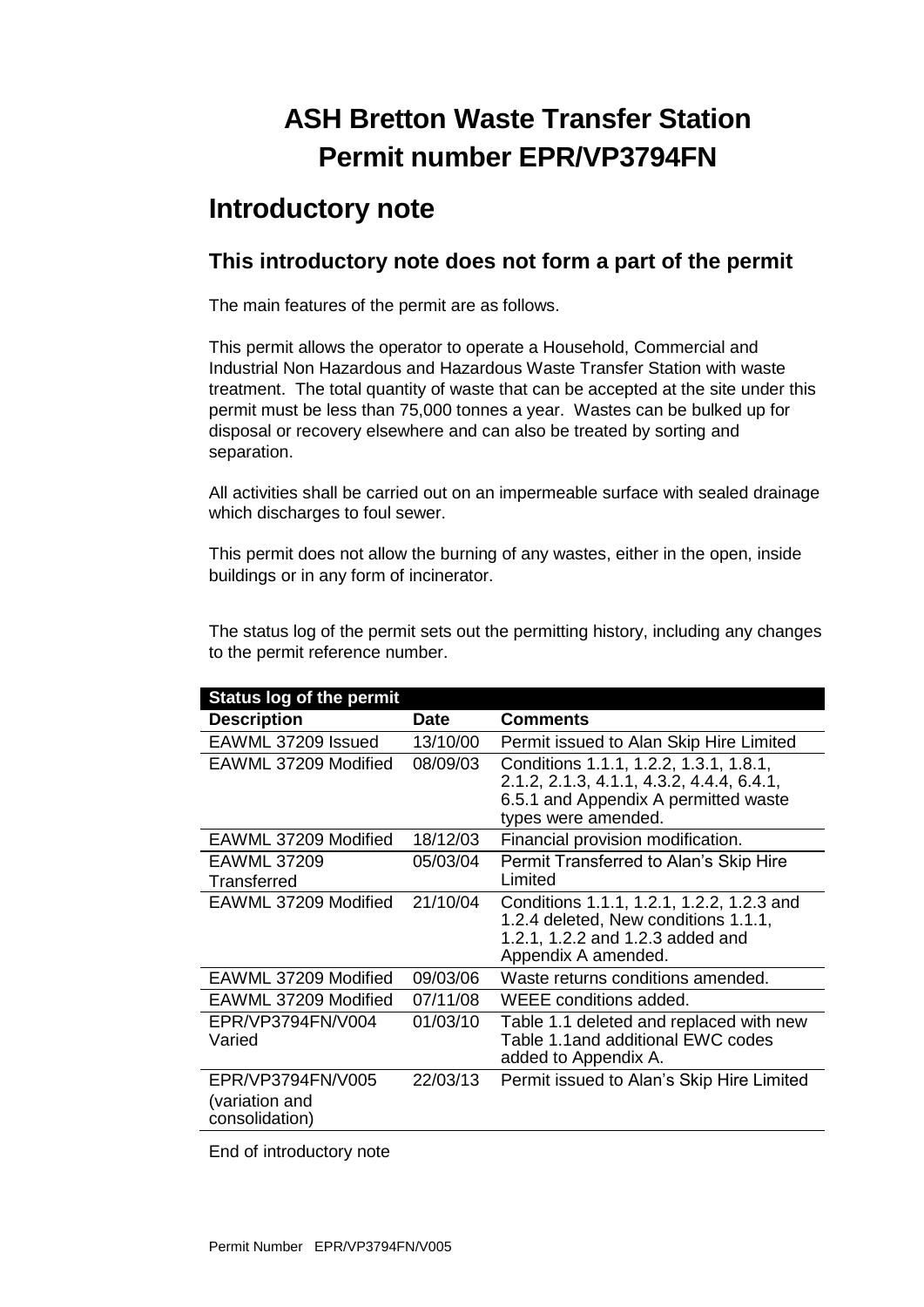## **Permit**

The Environmental Permitting (England and Wales) Regulations 2010

#### Permit number **EPR/VP3794FN**

The Environment Agency hereby authorises, under regulation 13 of the Environmental Permitting (England and Wales) Regulations 2010

**Alan's Skip Hire Limited** ("the operator"),

whose registered office is

**The Mill Morton Oswestry Shropshire SY10 8BH**

company registration number **04829675**

to operate waste operations at

**ASH Bretton Waste Transfer Station Broughton Mill Road Bretton Flintshire CH4 0BY**

to the extent authorised by and subject to the conditions of this permit.

| Name     | Date     |
|----------|----------|
| E Franks | 22/03/13 |

Authorised on behalf of the Environment Agency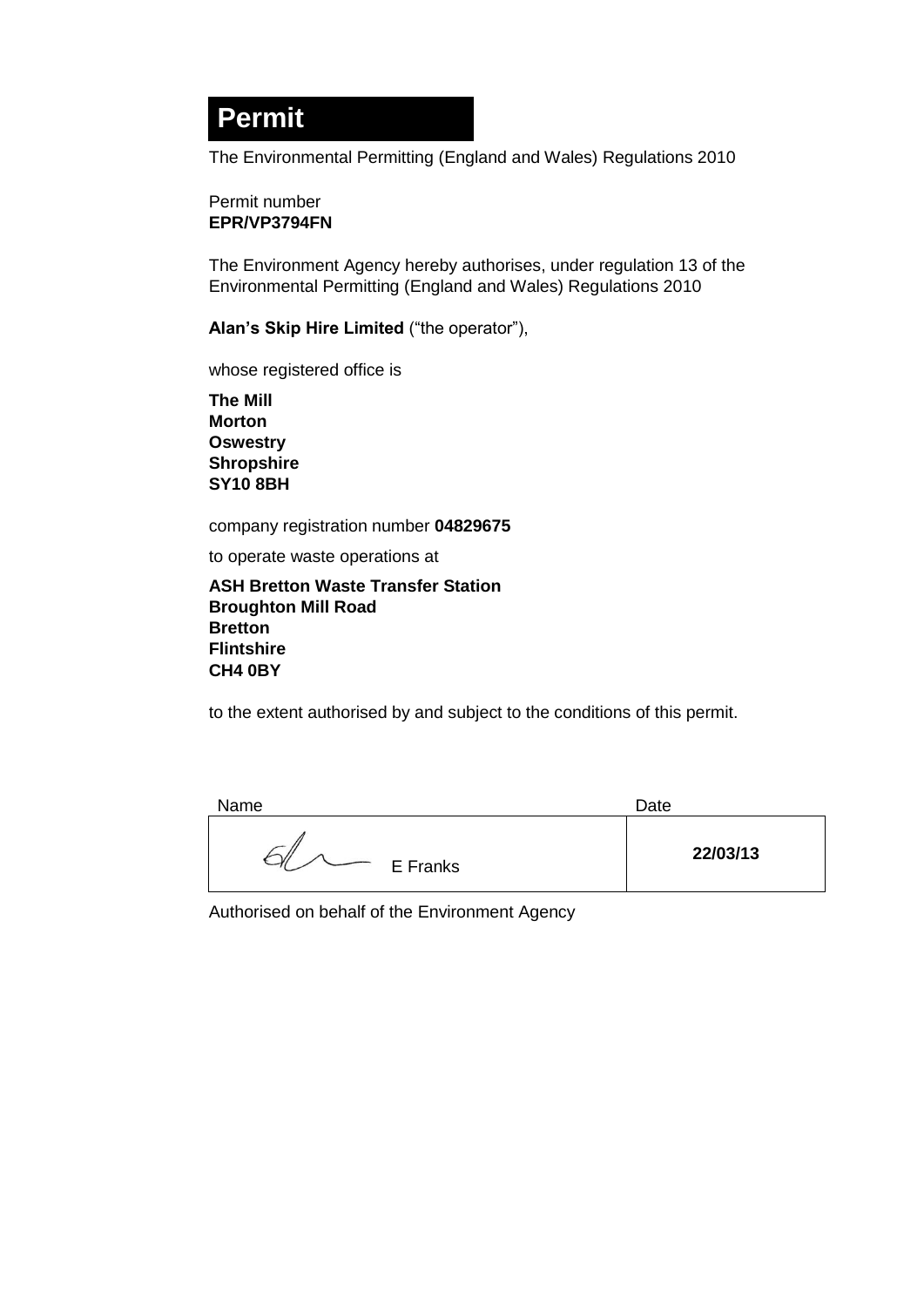## **Conditions**

### **1 Management**

#### **1.1 General management**

- 1.1.1 The operator shall manage and operate the activities:
	- (a) in accordance with a written management system that identifies and minimises risks of pollution, including those arising from operations, maintenance, accidents, incidents, non-conformances, closure and those drawn to the attention of the operator as a result of complaints; and
	- (b) using sufficient competent persons and resources.
- 1.1.2 Records demonstrating compliance with condition 1.1.1 shall be maintained.
- 1.1.3 Any person having duties that are or may be affected by the matters set out in this permit shall have convenient access to a copy of it kept at or near the place where those duties are carried out.
- 1.1.4 The operator shall comply with the requirements of an approved competence scheme.

#### **1.2 Avoidance, recovery and disposal of wastes produced by the activities**

- 1.2.1 The operator shall take appropriate measures to ensure that:
	- (a) the waste hierarchy referred to in Article 4 of the Waste Framework Directive is applied to the generation of waste by the activities; and
	- (b) any waste generated by the activities is treated in accordance with the waste hierarchy referred to in Article 4 of the Waste Framework Directive; and
	- (c) where disposal is necessary, this is undertaken in a manner which minimises its impact on the environment.
- 1.2.2 The operator shall review and record at least every four years whether changes to those measures should be made and take any further appropriate measures identified by a review.

## **2 Operations**

#### **2.1 Permitted activities**

2.1.1 The operator is only authorised to carry out the activities specified in schedule 1 table S1.1 (the "activities").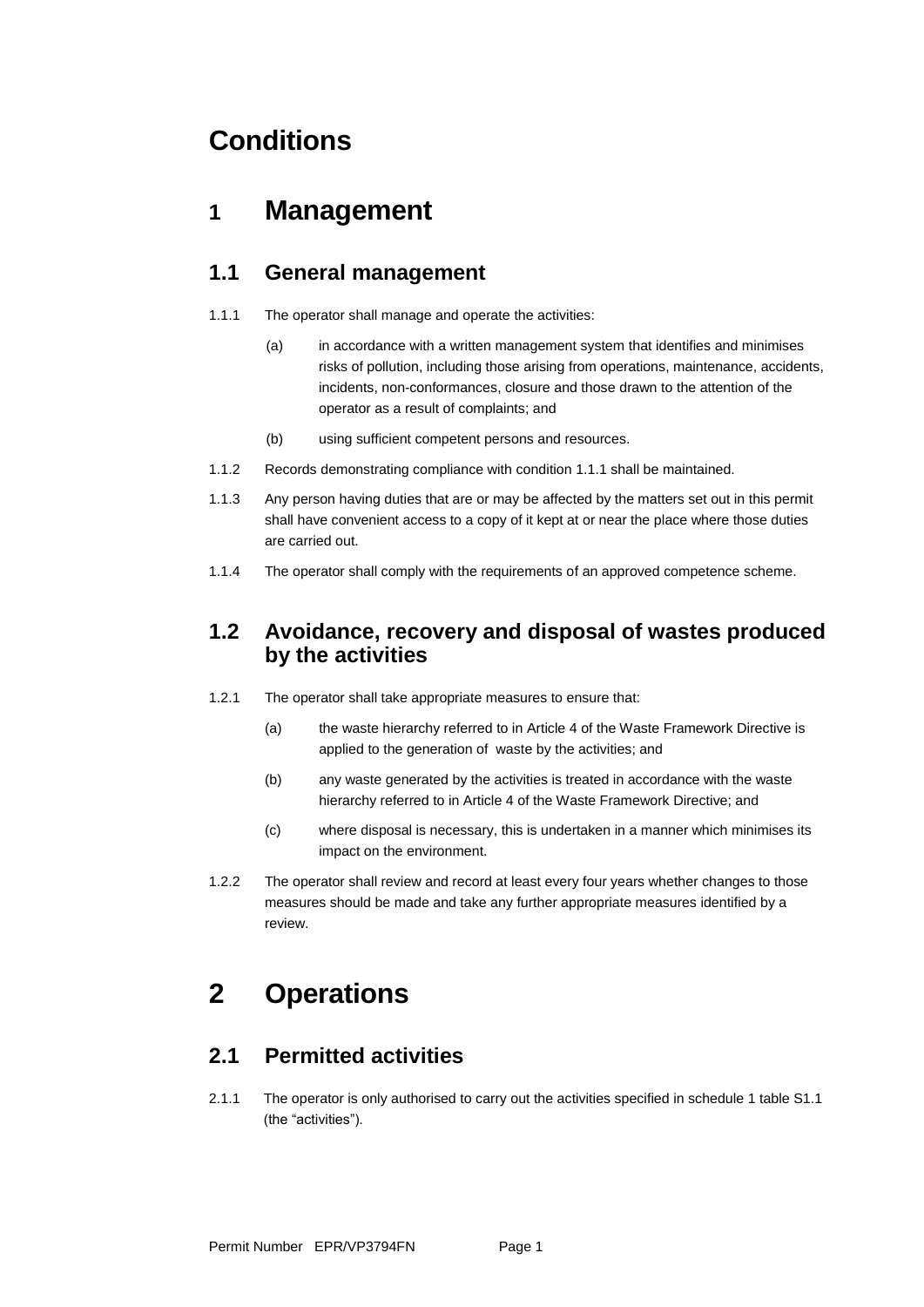### **2.2 The site**

2.2.1 The activities shall not extend beyond the site, being the land shown edged in green on the site plan at schedule 7 to this permit.

### **2.3 Operating techniques**

- 2.3.1 (a) The activities shall, subject to the conditions of this permit, be operated using the techniques and in the manner described in the documentation specified in schedule 1, table S1.2, unless otherwise agreed in writing by the Environment Agency.
	- (c) If notified by the Environment Agency that the activities are giving rise to pollution, the operator shall submit to the Environment Agency for approval within the period specified, a revision of any plan specified in schedule 1, table S1.2 or otherwise required under this permit, and shall implement the approved revised plan in place of the original from the date of approval, unless otherwise agreed in writing by the Environment Agency.
- 2.3.2 Waste shall only be accepted if:
	- (a) it is of a type and quantity listed in schedule 2 table(s) S2.1 [, S2.2 etc]; and
	- (b) except for household waste accepted from householders, it conforms to the description in the documentation supplied by the producer and holder.
- 2.3.3 Any raw materials or fuels listed in schedule 2 table S2.1 shall conform to the specifications set out in that table.

### **2.4 Technical requirements Vehicle depollution and dismantling**

2.4.1 The storage (including temporary storage) and treatment of waste motor vehicles shall meet the requirements of article 6(1) of the End-of-Life Vehicles Directive.

#### **WEEE treatment**

- 2.4.2 The storage (including temporary storage) and treatment of WEEE shall be carried out in accordance with the technical requirements of Annex III of the WEEE Directive.
- 2.4.3 Equipment shall be provided to record the weight of untreated WEEE accepted at, and components and materials leaving the site.

#### **Hazardous waste storage and treatment**

2.4.4 Hazardous waste shall not be mixed, either with a different category of hazardous waste or with other waste, substances or materials, unless it is authorised by schedule 1 table S1.1 and appropriate measures are taken.

#### **2.5 Improvement programme**

2.5.1 The operator shall complete the improvements specified in schedule 1 table S1.3 by the date specified in that table unless otherwise agreed in writing by the Environment Agency.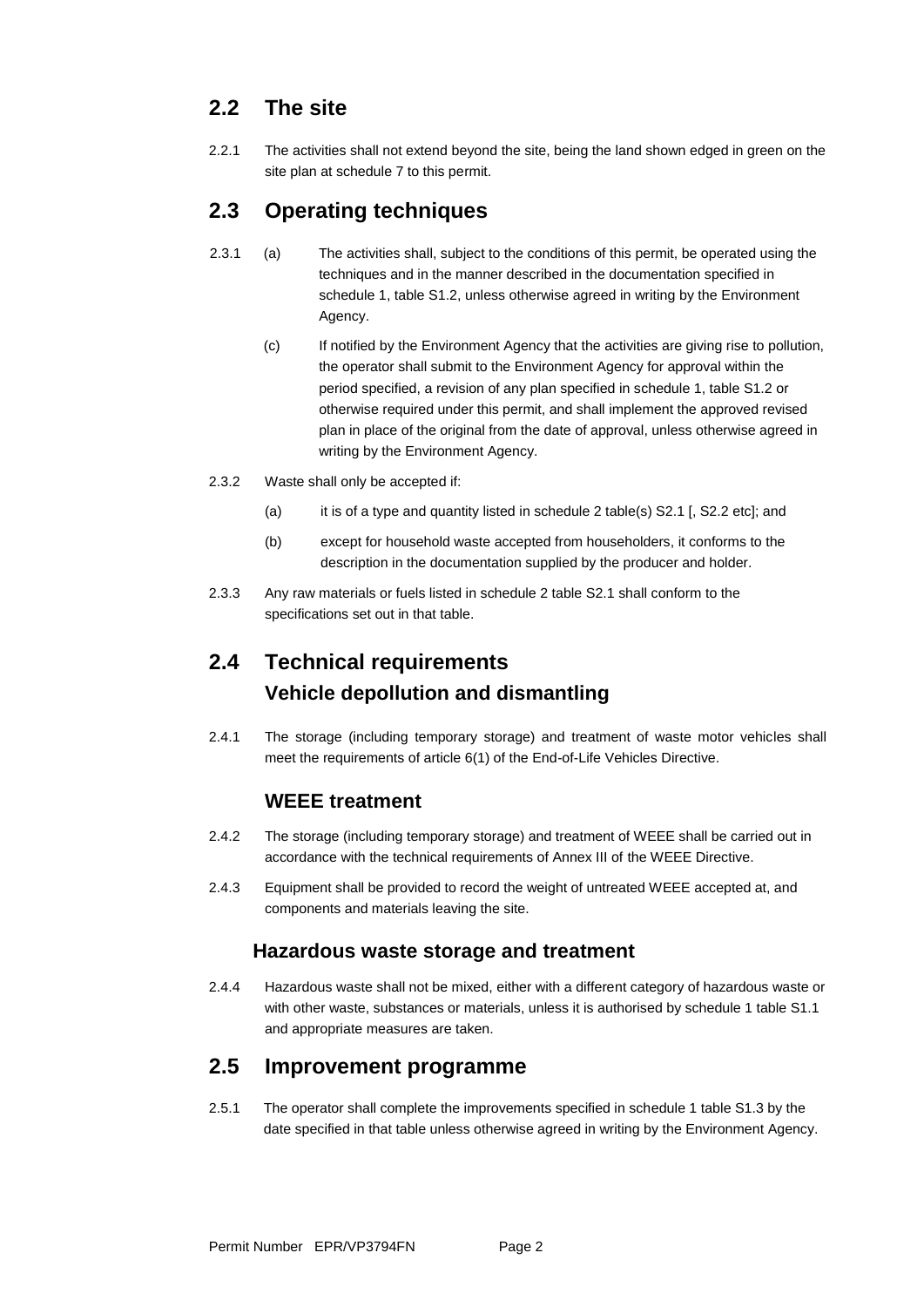2.5.2 Except in the case of an improvement which consists only of a submission to the Environment Agency, the operator shall notify the Environment Agency within 14 days of completion of each improvement.

## **3 Emissions and monitoring**

#### **3.1 Emissions of substances not controlled by emission limits**

- 3.1.1 Emissions of substances not controlled by emission limits (excluding odour) shall not cause pollution. The operator shall not be taken to have breached this condition if appropriate measures, including, but not limited to, those specified in any approved emissions management plan, have been taken to prevent or where that is not practicable, to minimise, those emissions.
- 3.1.2 The operator shall:
	- (a) if notified by the Environment Agency that the activities are giving rise to pollution, submit to the Environment Agency for approval within the period specified, an emissions management plan which identifies and minimises the risks of pollution from emissions of substances not controlled by emission limits;
	- (b) implement the approved emissions management plan, from the date of approval, unless otherwise agreed in writing by the Environment Agency.
- 3.1.3 All liquids in containers, whose emission to water or land could cause pollution, shall be provided with secondary containment, unless the operator has used other appropriate measures to prevent or where that is not practicable, to minimise, leakage and spillage from the primary container.

#### **3.2 Odour**

- 3.2.1 Emissions from the activities shall be free from odour at levels likely to cause pollution outside the site, as perceived by an authorised officer of the Environment Agency, unless the operator has used appropriate measures, including, but not limited to, those specified in any approved odour management plan, to prevent or where that is not practicable to minimise the odour.
- 3.2.2 The operator shall:
	- (a) if notified by the Environment Agency that the activities are giving rise to pollution outside the site due to odour, submit to the Environment Agency for approval within the period specified, an odour management plan which identifies and minimises the risks of pollution from odour;
	- (b) implement the approved odour management plan, from the date of approval, unless otherwise agreed in writing by the Environment Agency.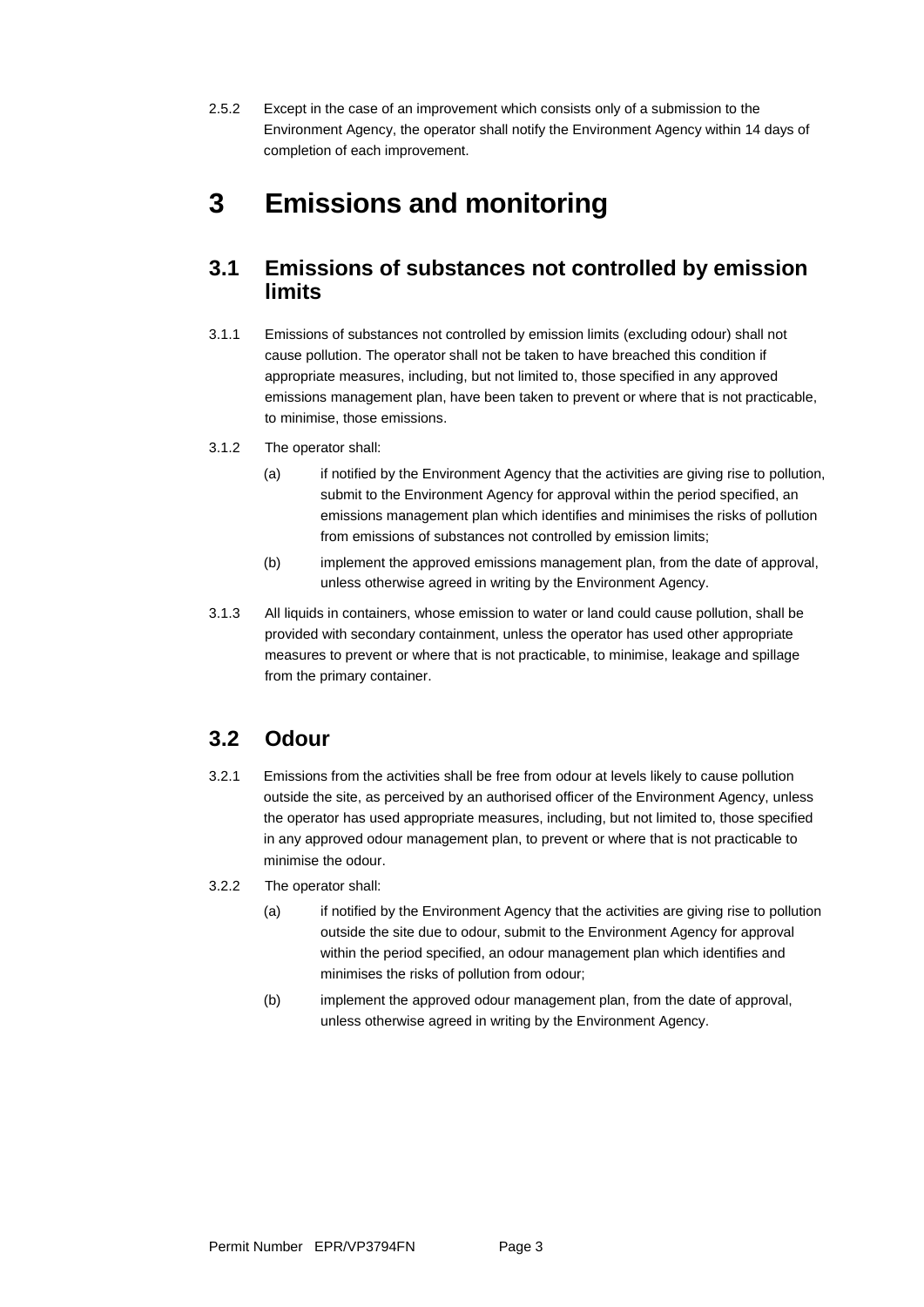### **3.3 Noise and vibration**

- 3.3.1 Emissions from the activities shall be free from noise and vibration at levels likely to cause pollution outside the site, as perceived by an authorised officer of the Environment Agency, unless the operator has used appropriate measures, including, but not limited to, those specified in any approved noise and vibration management plan to prevent or where that is not practicable to minimise the noise and vibration.
- 3.3.2 The operator shall:
	- (a) if notified by the Environment Agency that the activities are giving rise to pollution outside the site due to noise and vibration, submit to the Environment Agency for approval within the period specified, a noise and vibration management plan which identifies and minimises the risks of pollution from noise and vibration;
	- (b) implement the approved noise and vibration management plan, from the date of approval, unless otherwise agreed in writing by the Environment Agency.

#### **3.4 Pests**

- 3.4.1 The activities shall not give rise to the presence of pests which are likely to cause pollution, hazard or annoyance outside the boundary of the site. The operator shall not be taken to have breached this condition if appropriate measures, including, but not limited to, those specified in any approved pests management plan, have been taken to prevent or where that is not practicable, to minimise the presence of pests on the site.
- 3.4.2 The operator shall:
	- (a) if notified by the Environment Agency, submit to the Environment Agency for approval within the period specified, a pests management plan which identifies and minimises risks of pollution from pests;
	- (b) implement the pests management plan, from the date of approval, unless otherwise agreed in writing by the Environment Agency.

## **4 Information**

#### **4.1 Records**

- 4.1.1 All records required to be made by this permit shall:
	- (a) be legible;
	- (b) be made as soon as reasonably practicable;
	- (c) if amended, be amended in such a way that the original and any subsequent amendments remain legible, or are capable of retrieval; and
	- (d) be retained, unless otherwise agreed in writing by the Environment Agency, for at least 6 years from the date when the records were made, or in the case of the following records until permit surrender:
		- (i) off-site environmental effects; and
		- (ii) matters which affect the condition of the land and groundwater.
- 4.1.2 The operator shall keep on site all records, plans and the management system required to be maintained by this permit, unless otherwise agreed in writing by the Environment Agency.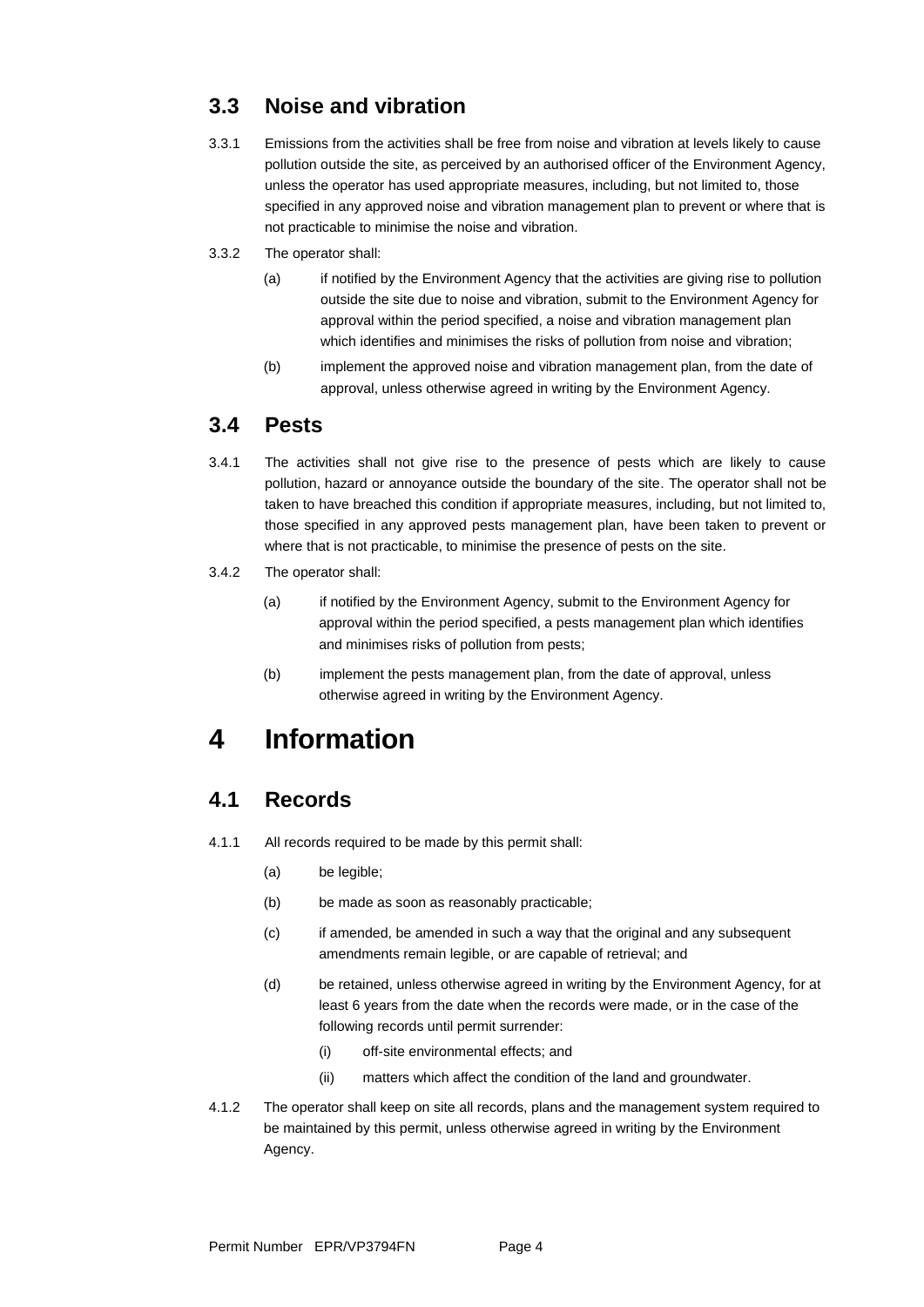### **4.2 Reporting**

- 4.2.1 The operator shall send all reports and notifications required by the permit to the Environment Agency using the contact details supplied in writing by the Environment Agency.
- 4.2.2 Within one month of the end of each quarter, the operator shall submit to the Environment Agency using the form made available for the purpose, the information specified on the form relating to the site and the waste accepted and removed from it during the previous quarter.

#### **4.3 Notifications**

- 4.3.1 The Environment Agency shall be notified without delay following the detection of:
	- (a) any malfunction, breakdown or failure of equipment or techniques, accident, or emission of a substance not controlled by an emission limit which has caused, is causing or may cause significant pollution;
	- (b) the breach of a limit specified in the permit; or
	- (c) any significant adverse environmental effects.
- 4.3.2 Any information provided under condition 4.3.1 shall be confirmed by sending the information listed in schedule 5 to this permit within the time period specified in that schedule.
- 4.3.3 The Environment Agency shall be notified within 14 days of the occurrence of the following matters, except where such disclosure is prohibited by Stock Exchange rules:

Where the operator is a registered company:

- (a) any change in the operator's trading name, registered name or registered office address; and
- (b) any steps taken with a view to the operator going into administration, entering into a company voluntary arrangement or being wound up.

Where the operator is a corporate body other than a registered company:

- (a) any change in the operator's name or address; and
- (b) any steps taken with a view to the dissolution of the operator.

In any other case:

- (a) the death of any of the named operators (where the operator consists of more than one named individual);
- (b) any change in the operator's name(s) or address (es); and
- (c) any steps taken with a view to the operator, or any one of them, going into bankruptcy, entering into a composition or arrangement with creditors, or, in the case of them being in a partnership, dissolving the partnership.
- 4.3.4 Where the operator proposes to make a change in the nature or functioning, or an extension of the activities, which may have consequences for the environment and the change is not otherwise the subject of an application for approval under the Regulations or this permit: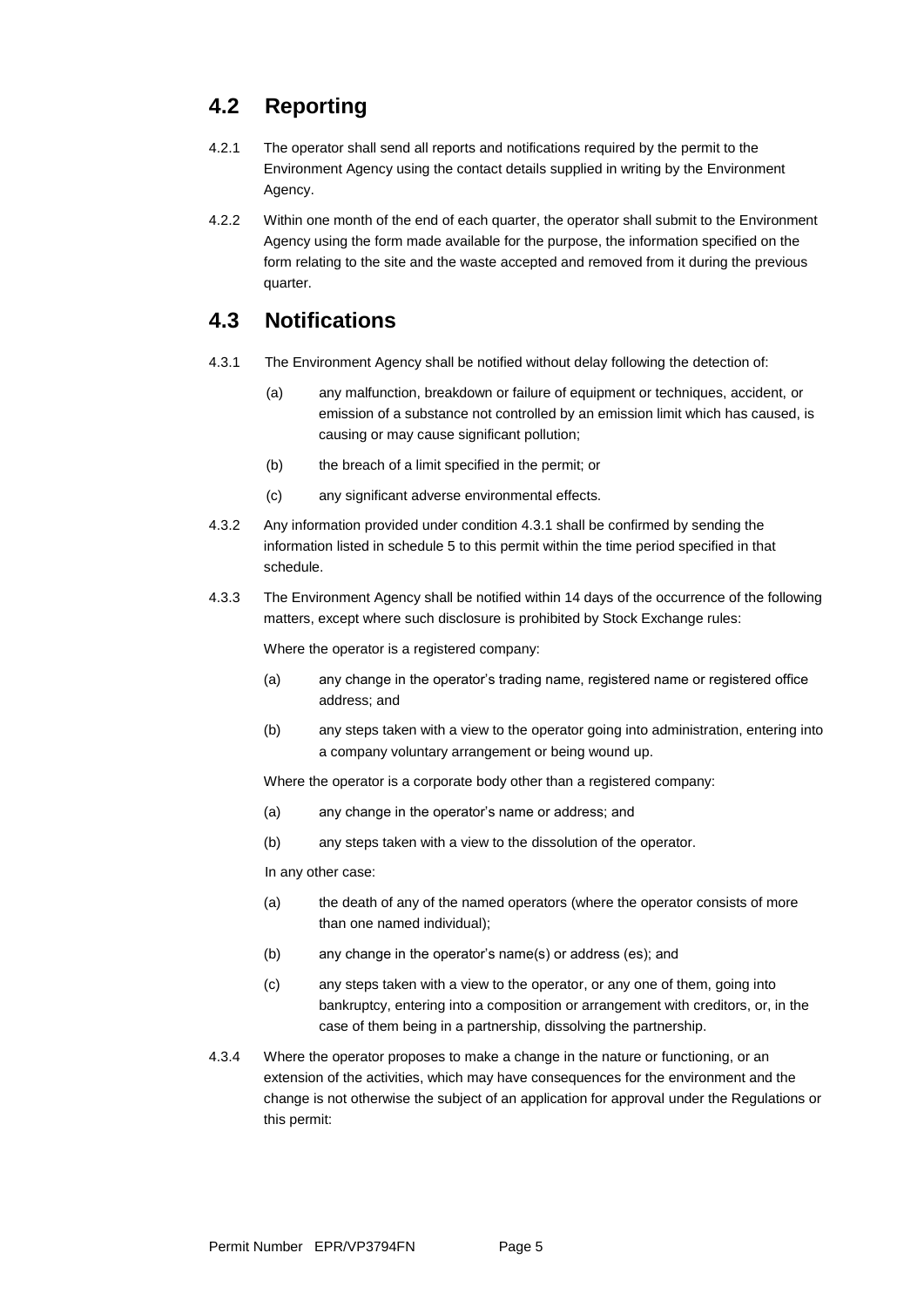- (a) the Environment Agency shall be notified at least 14 days before making the change; and
- (b) the notification shall contain a description of the proposed change in operation.

#### **4.4 Interpretation**

- 4.4.1 In this permit the expressions listed in schedule 6 shall have the meaning given in that schedule.
- 4.4.2 In this permit references to reports and notifications mean written reports and notifications, except where reference is made to notification being made "without delay", in which case it may be provided by telephone.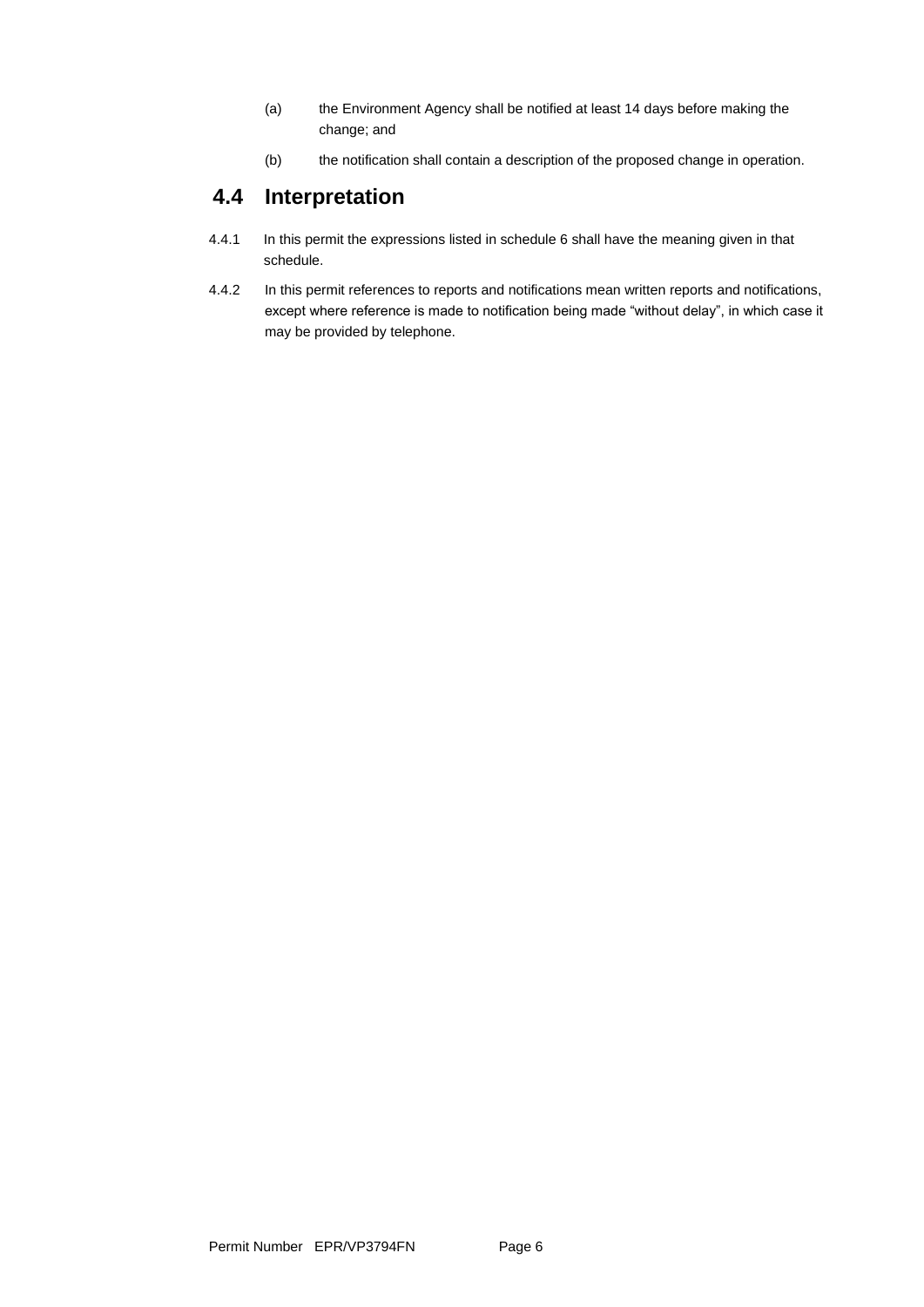# **Schedule 1 - Operations**

| <b>Table S1.1 activities</b> |                                                              |                                                                            |
|------------------------------|--------------------------------------------------------------|----------------------------------------------------------------------------|
| <b>Activity</b>              | <b>Description of activities for</b>                         | <b>Limits of activities</b>                                                |
| reference                    | waste operations                                             |                                                                            |
| A <sub>1</sub>               | R13: Storage of waste                                        | All wastes shall be stored on an impermeable                               |
|                              | pending any of the                                           | surface with a sealed drainage system.                                     |
|                              | operations numbered R1 to                                    |                                                                            |
|                              | R12 (excluding temporary                                     | The maximum quantity of hazardous waste                                    |
|                              | storage, pending collection,                                 | stored, in total, at the site pending recovery or                          |
|                              | on the site where it is<br>produced).                        | disposal shall not exceed 50 tonnes per day.                               |
|                              |                                                              | Asbestos waste shall be double bagged and                                  |
|                              | D15: Storage pending any of                                  | stored within clearly identified segregated, secure                        |
|                              | the operations numbered D1                                   | lockable containers on an impermeable surface                              |
|                              | to D14 (excluding temporary<br>storage pending collection on | with sealed drainage.                                                      |
|                              | the site where it is                                         | No more than a total of 50 tonnes of intact and                            |
|                              | produced).                                                   | shredded waste vehicle tyres (waste codes 16 01                            |
|                              |                                                              | 03 and 19 12 04) shall be stored on site.                                  |
|                              |                                                              |                                                                            |
|                              |                                                              | Any wastes that consist solely or mainly of dusts,                         |
|                              |                                                              | powders or loose fibres shall be stored in a                               |
|                              |                                                              | container with a lid when stored externally.                               |
|                              |                                                              | Treatment consisting only of:                                              |
|                              |                                                              | - physical sorting, and                                                    |
|                              |                                                              | - screening                                                                |
|                              | R3: Recycling/reclamation of                                 | of wastes into different components for disposal                           |
|                              | organic substances which                                     | or recovery.                                                               |
|                              | are not used as solvents.                                    |                                                                            |
|                              |                                                              | The maximum quantity of hazardous waste                                    |
|                              | R4: Recycling/reclamation of                                 | treated at the site for recovery or disposal shall                         |
|                              | metals and metal                                             | not exceed 10 tonnes per day in total, by means<br>of a D9 or R5 activity. |
|                              | compounds.                                                   |                                                                            |
|                              |                                                              | The maximum quantity of non-hazardous waste                                |
|                              | R5: Recycling/reclamation of                                 | treated at the site for disposal shall not exceed                          |
|                              | other inorganic compounds.                                   | 50 tonnes per day in total, by means of a D9                               |
|                              | D9: Physicochemical                                          | activity.                                                                  |
|                              | treatment not specified                                      |                                                                            |
|                              | elsewhere which results in                                   | Treatment of all waste shall take place on an                              |
|                              | final compounds or mixtures                                  | impermeable surface with sealed drainage.                                  |
|                              | which are disposed of by any                                 | Treatment of hazardous and non-hazardous                                   |
|                              | of the operations numbered                                   | waste shall only take place within a building.                             |
|                              | D1 to D12.                                                   |                                                                            |
|                              |                                                              | WEEE shall be accepted on site for storage and                             |
|                              |                                                              | bulking only prior to onward transport.                                    |
|                              |                                                              |                                                                            |
|                              |                                                              | Waste types as set out in Table S2.1.                                      |
|                              |                                                              |                                                                            |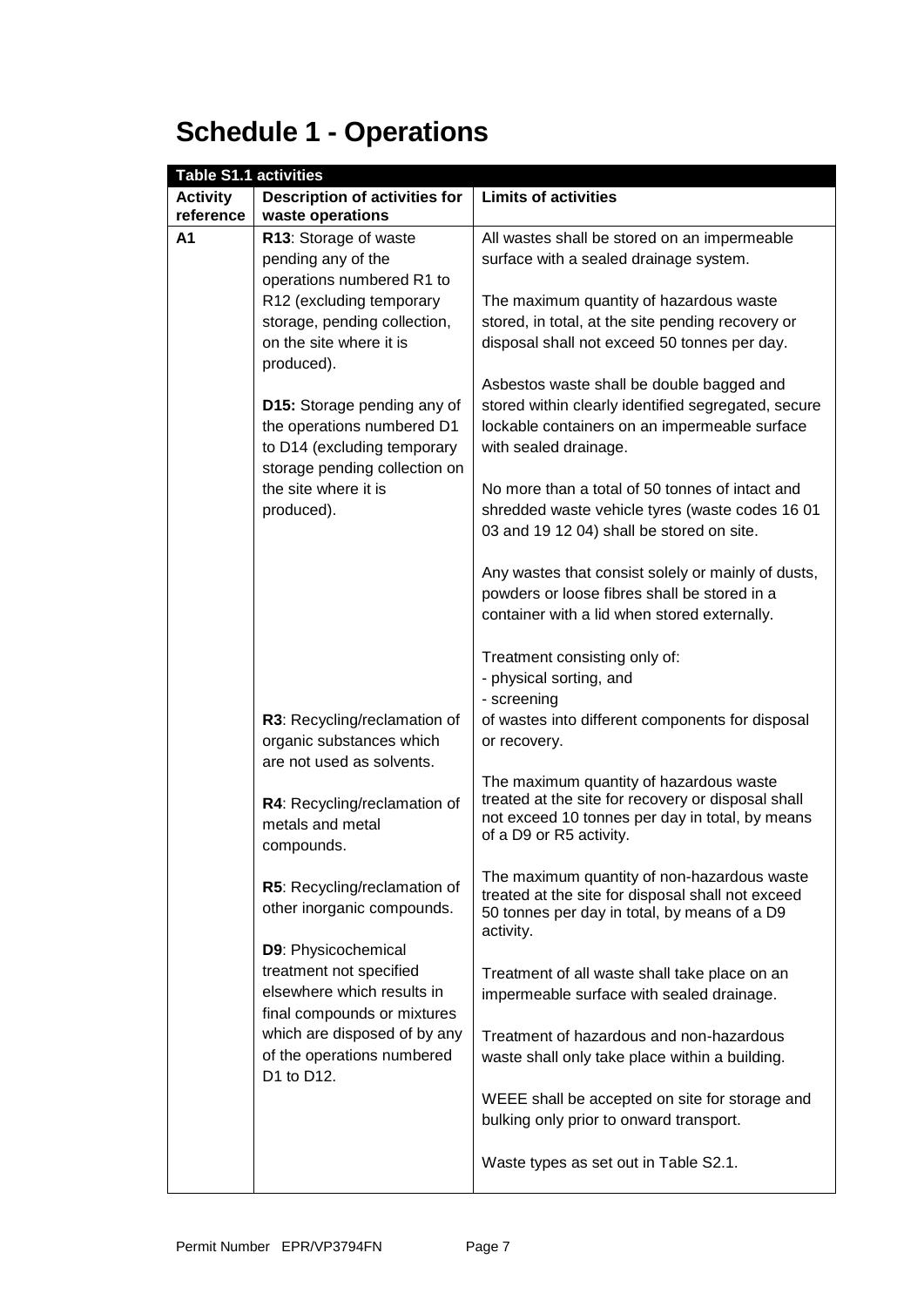| <b>Table S1.2 Operating techniques</b>           |              |                         |
|--------------------------------------------------|--------------|-------------------------|
| <b>Description</b>                               | <b>Parts</b> | <b>Date</b><br>Received |
| How To Comply With Your Environmental Permit All |              | ΝA                      |
|                                                  |              |                         |

| Table S1.3 Improvement programme requirements |                                                                                                                            |                                          |
|-----------------------------------------------|----------------------------------------------------------------------------------------------------------------------------|------------------------------------------|
| Reference                                     | Requirement                                                                                                                | <b>Date</b>                              |
| IPC <sub>1</sub>                              | The operator is required to provide an EMS in line with How to comply<br>and H6 Environmental management systems guidance. | 4 months from<br>date of permit<br>issue |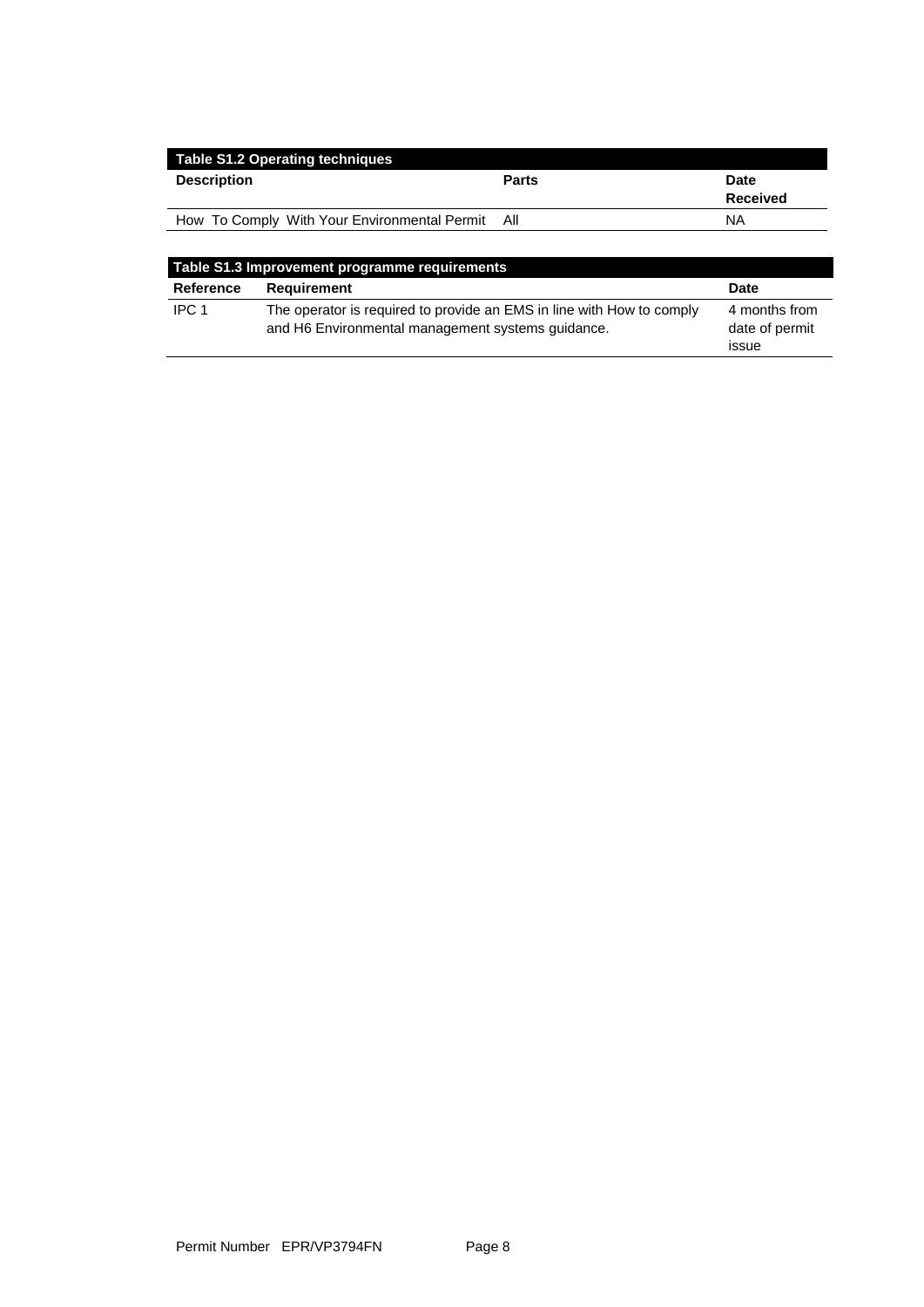## **Schedule 2 - Waste types, raw materials and fuels**

#### **Table S2.1 Permitted waste types and quantities**

#### **Maximum quantity**

The total quantity of waste accepted at the site must not exceed 75,000 tonnes per year.

#### **Exclusions**

Wastes having any of the following characteristics shall not be accepted:

**.** liquid wastes or sludges

| 01       | WASTES RESULTING FROM EXPLORATION, MINING, QUARRYING, AND PHYSICAL<br>AND CHEMICAL TREATMENT OF MINERALS              |
|----------|-----------------------------------------------------------------------------------------------------------------------|
| 01 01    | wastes from mineral excavation                                                                                        |
| 01 01 01 | wastes from mineral metalliferous excavation                                                                          |
| 01 01 02 | wastes from mineral non-metalliferous excavation                                                                      |
| 01 04    | wastes from physical and chemical processing of non-metalliferous minerals                                            |
| 01 04 08 | waste gravel and crushed rocks other than those mentioned in 01 04 07                                                 |
| 01 04 09 | waste sand and clays                                                                                                  |
| 01 04 13 | wastes from stone cutting and sawing other than those mentioned in 01 04 07                                           |
| 01 05    | drilling muds and other drilling wastes                                                                               |
| 01 05 04 | freshwater drilling muds and wastes                                                                                   |
| 02       | WASTES FROM AGRICULTURE, HORTICULTURE, AQUACULTURE, FORESTRY,<br>HUNTING AND FISHING, FOOD PREPARATION AND PROCESSING |
| 02 01    | wastes from agriculture, horticulture, aquaculture, forestry, hunting and fishing                                     |
| 02 01 03 | plant-tissue waste                                                                                                    |
| 02 01 04 | waste plastics (except packaging)                                                                                     |
| 02 01 07 | wastes from forestry                                                                                                  |
| 02 01 10 | waste metal                                                                                                           |
| 02 06    | wastes from the baking and confectionery industry                                                                     |
| 02 06 01 | materials unsuitable for consumption or processing                                                                    |
| 02 07    | wastes from the production of alcoholic and non-alcoholic beverages (except coffee,                                   |
|          | tea and cocoa)                                                                                                        |
| 02 07 01 | wastes from washing, cleaning and mechanical reduction of raw materials                                               |
| 02 07 04 | materials unsuitable for consumption or processing                                                                    |
| 03       | WASTES FROM WOOD PROCESSING AND THE PRODUCTION OF PANELS AND<br>FURNITURE, PULP, PAPER AND CARDBOARD                  |
| 03 01    | wastes from wood processing and the production of panels and furniture                                                |
| 03 01 01 | waste bark and cork                                                                                                   |
| 03 01 05 | sawdust, shavings, cuttings, wood, particle board and veneer other than those mentioned in<br>03 01 04                |
| 03 03    | wastes from pulp, paper and cardboard production and processing                                                       |
| 03 03 01 | waste bark and wood                                                                                                   |
| 03 03 07 | mechanically separated rejects from pulping of waste paper and cardboard                                              |
| 03 03 08 | wastes from sorting of paper and cardboard destined for recycling                                                     |
| 04       | <b>WASTES FROM THE LEATHER, FUR AND TEXTILE INDUSTRIES</b>                                                            |
| 04 02    | wastes from the textile industry                                                                                      |
| 04 02 09 | wastes from composite materials (impregnated textile, elastomer, plastomer)                                           |
| 04 02 10 | organic matter from natural products (for example grease, wax)                                                        |
| 07       | <b>WASTES FROM ORGANIC CHEMICAL PROCESSES</b>                                                                         |
| 07 02    | wastes from the MFSU of plastics, synthetic rubber and man-made fibres                                                |
| 07 02 13 | waste plastic                                                                                                         |
| 07 05    | wastes from the MFSU of pharmaceuticals                                                                               |
| 07 05 14 | solid wastes other than those mentioned in 07 05 13                                                                   |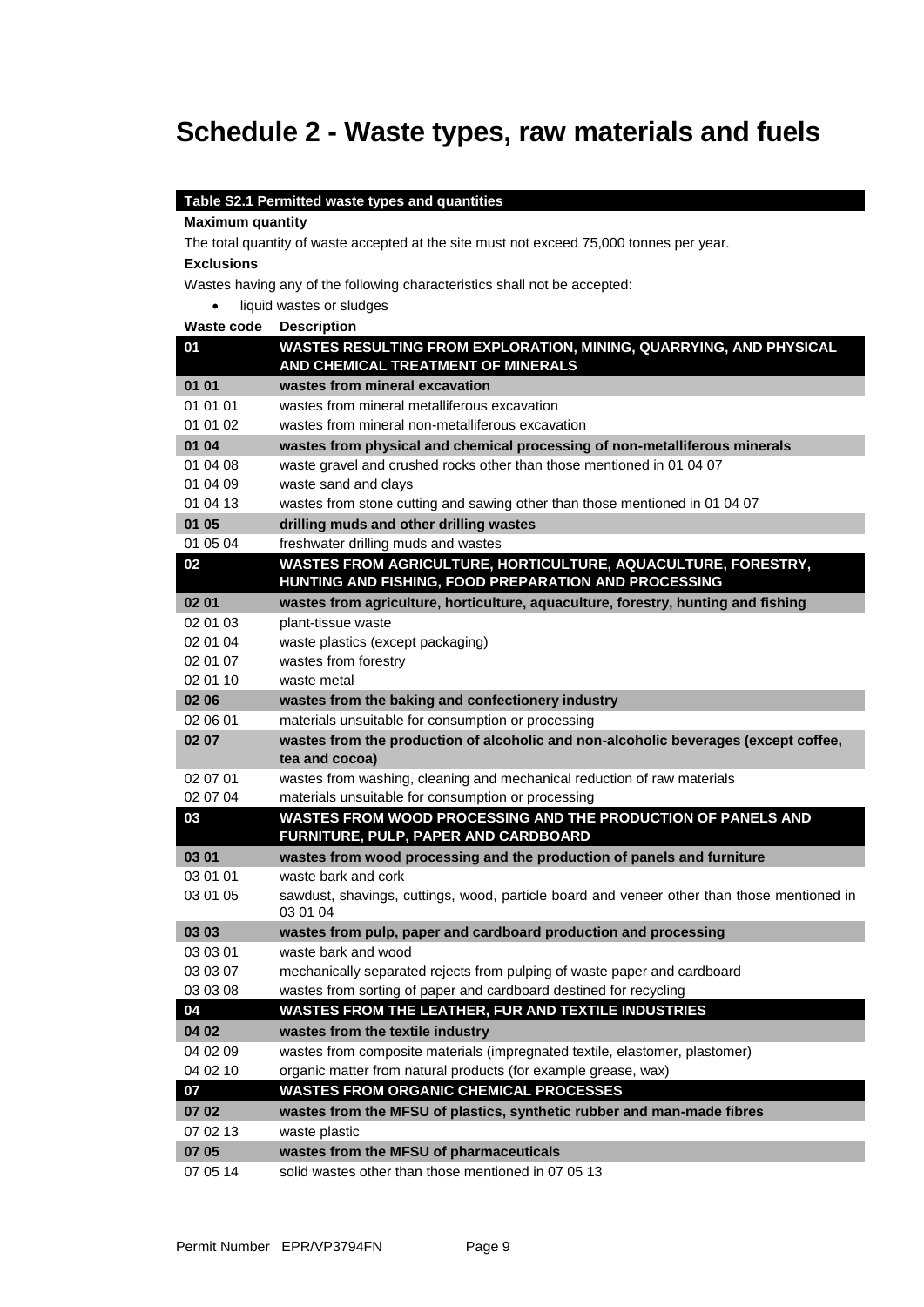| 10                | <b>WASTES FROM THERMAL PROCESSES</b>                                                                 |
|-------------------|------------------------------------------------------------------------------------------------------|
| 1001              | wastes from power stations and other combustion plants (except 19)                                   |
| 10 01 01          | bottom ash, slag and boiler dust (excluding boiler dust mentioned in 10 01 04)                       |
| 10 01 15          | bottom ash, slag and boiler dust from co-incineration other than those mentioned in 10 01 14         |
| 10 01 24          | sands from fluidised beds                                                                            |
| 1002              | wastes from the iron and steel industry                                                              |
| 10 02 01          | wastes from the processing of slag                                                                   |
| 10 02 02          | unprocessed slag                                                                                     |
| 10 02 08          | solid wastes from gas treatment other than those mentioned in 10 02 07                               |
| 10 03             | wastes from aluminium thermal metallurgy                                                             |
| 10 03 02          | anode scraps                                                                                         |
| 10 03 24          | solid wastes from gas treatment other than those mentioned in 10 03 23                               |
| 1008              | wastes from other non-ferrous thermal metallurgy                                                     |
| 10 08 14          | anode scrap                                                                                          |
| 10 08 99          | wastes not otherwise specified                                                                       |
| 10 09             | wastes from casting of ferrous pieces                                                                |
| 10 09 06          | casting cores and moulds which have not undergone pouring other than those mentioned in<br>10 09 05  |
| 10 09 08          | casting cores and moulds which have undergone pouring other than those mentioned in 10<br>09 07      |
| 10 10             | wastes from casting of non-ferrous pieces                                                            |
| 10 10 06          | casting cores and moulds which have not undergone pouring, other than those mentioned in<br>10 10 05 |
| 10 10 08          | casting cores and moulds which have undergone pouring, other than those mentioned in 10<br>10 07     |
| 10 11             | wastes from manufacture of glass and glass products                                                  |
| 10 11 03          | waste glass-based fibrous materials                                                                  |
| 10 11 12          | waste glass other than those mentioned in 10 11 11                                                   |
| 10 11 16          | solid wastes from flue-gas treatment other than those mentioned in 10 11 15                          |
| 10 12             | wastes from manufacture of ceramic goods, bricks, tiles and construction products                    |
| 10 12 01          | waste preparation mixture before thermal processing                                                  |
| 10 12 06          | discarded moulds                                                                                     |
| 10 12 08          | waste ceramics, bricks, tiles and construction products (after thermal processing)                   |
| 10 12 10          | solid wastes from gas treatment other than those mentioned in 10 12 09                               |
| 10 13             | wastes from manufacture of cement, lime and plaster and articles and products made<br>from them      |
| 10 13 01          | waste preparation mixture before thermal processing                                                  |
| 10 13 11          |                                                                                                      |
|                   | wastes from cement-based composite materials other than those mentioned in 10 13 09 and<br>10 13 10  |
| 10 13 13          | solid wastes from gas treatment other than those mentioned in 10 13 12                               |
| 10 13 14          | waste concrete and concrete sludge                                                                   |
| 12                | WASTES FROM SHAPING AND PHYSICAL AND MECHANICAL SURFACE TREATMENT<br>OF METALS AND PLASTICS          |
| 1201              | wastes from shaping and physical and mechanical surface treatment of metals and<br>plastics          |
| 12 01 01          | ferrous metal filings and turnings                                                                   |
| 12 01 03          | non-ferrous metal filings and turnings                                                               |
| 12 01 05          | plastics shavings and turnings                                                                       |
| 12 01 13          | welding wastes                                                                                       |
| 12 01 17          | waste blasting material other than those mentioned in 12 01 16                                       |
| 12 01 21          | spent grinding bodies and grinding materials other than those mentioned in 12 01 20                  |
| 15                | <b>WASTE PACKAGING; ABSORBENTS, WIPING CLOTHS, FILTER MATERIALS AND</b>                              |
|                   | PROTECTIVE CLOTHING NOT OTHERWISE SPECIFIED                                                          |
| 15 01<br>15 01 01 | packaging (including separately collected municipal packaging waste)                                 |
| 15 01 02          | paper and cardboard packaging<br>plastic packaging                                                   |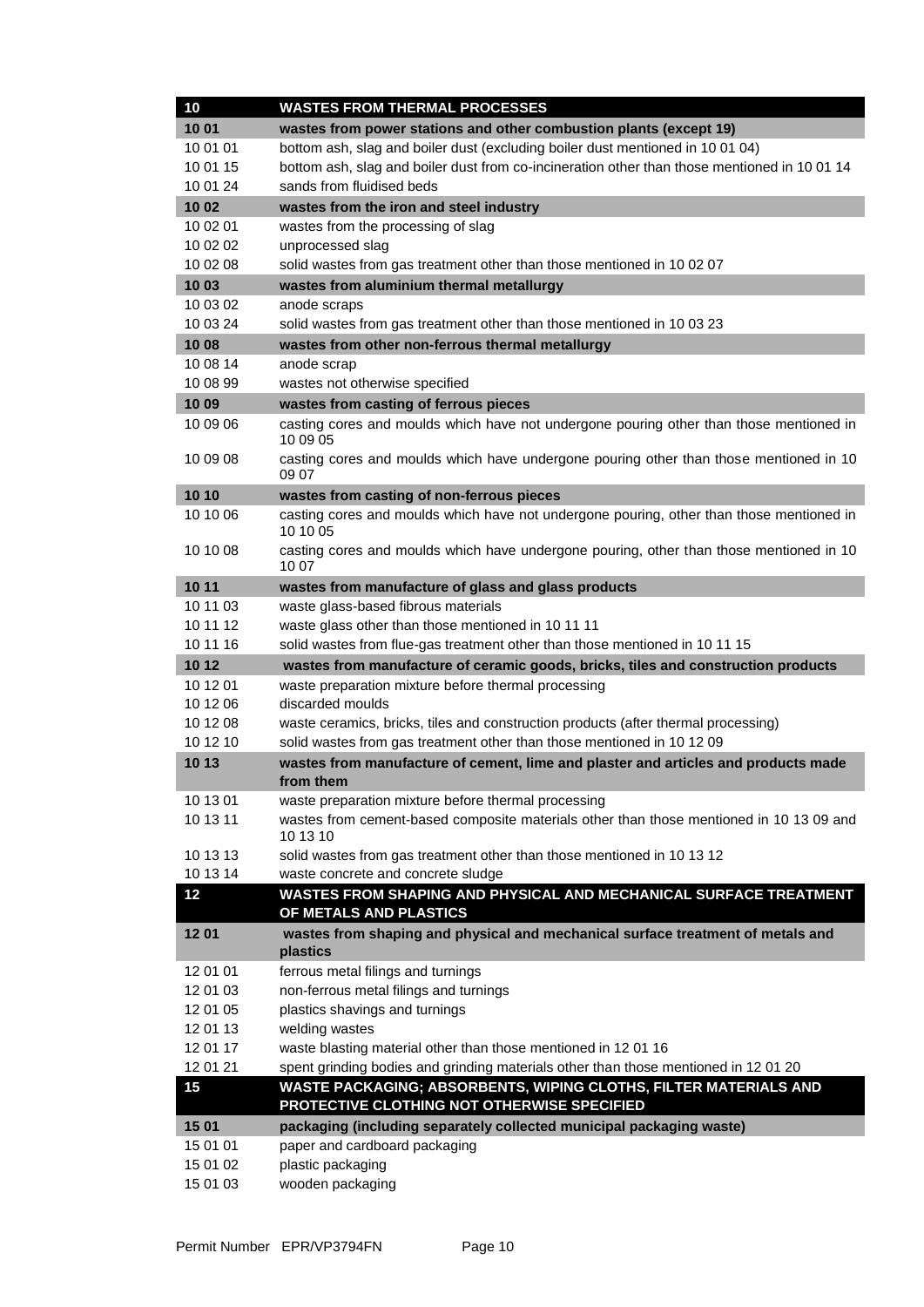| 15 01 04               | metallic packaging                                                                                                                                                                                       |
|------------------------|----------------------------------------------------------------------------------------------------------------------------------------------------------------------------------------------------------|
| 15 01 05               | composite packaging                                                                                                                                                                                      |
| 15 01 06               | mixed packaging                                                                                                                                                                                          |
| 15 01 07               | glass packaging                                                                                                                                                                                          |
| 15 01 09               | textile packaging                                                                                                                                                                                        |
| 15 02                  | absorbents, filter materials, wiping cloths and protective clothing                                                                                                                                      |
| 15 02 03               | absorbents, filter materials, wiping cloths and protective clothing other than those mentioned<br>in 15 02 02                                                                                            |
|                        | 16 WASTES NOT OTHERWISE SPECIFIED IN THE LIST                                                                                                                                                            |
| 16 01                  | end-of-life vehicles from different means of transport (including off-road machinery)<br>and wastes from dismantling of end-of-life vehicles and vehicle maintenance (except<br>13, 14, 16 06 and 16 08) |
| 16 01 03               | end-of-life tyres                                                                                                                                                                                        |
| 16 01 04*              | end-of-life vehicles                                                                                                                                                                                     |
| 16 01 06               | end-of-life vehicles, containing neither liquids nor other hazardous components                                                                                                                          |
| 16 01 07*              | oil filters                                                                                                                                                                                              |
| 16 01 12               | brake pads other than those mentioned in 16 01 11                                                                                                                                                        |
| 16 01 17               | ferrous metal                                                                                                                                                                                            |
| 16 01 18               | non-ferrous metal                                                                                                                                                                                        |
|                        |                                                                                                                                                                                                          |
| 16 01 19               | plastic                                                                                                                                                                                                  |
| 16 01 20               | glass                                                                                                                                                                                                    |
| 16 02                  | wastes from electrical and electronic equipment                                                                                                                                                          |
| 16 02 11*<br>16 02 13* | discarded equipment containing chlorofluorocarbons, HCFC, HFC<br>discarded equipment containing hazardous components <sup>1</sup> other than those mentioned in 16<br>02 09 to 16 02 12                  |
| 16 02 14               | discarded equipment other than those mentioned in 16 02 09 to 16 02 13                                                                                                                                   |
| 16 02 15*              | hazardous components removed from discarded equipment                                                                                                                                                    |
| 16 02 16               | components removed from discarded equipment other than those mentioned in 16 02 15                                                                                                                       |
| 16 03                  | off-specification batches and unused products                                                                                                                                                            |
| 16 03 04               | inorganic wastes other than those mentioned in 16 03 03                                                                                                                                                  |
| 16 03 06               | organic wastes other than those mentioned in 16 03 05                                                                                                                                                    |
| 16 06                  | batteries and accumulators                                                                                                                                                                               |
| 16 06 01*              | lead batteries                                                                                                                                                                                           |
| 16 06 04               | alkaline batteries (except 16 06 03)                                                                                                                                                                     |
| 16 06 05               | other batteries and accumulators                                                                                                                                                                         |
| 16 11                  | waste linings and refractories                                                                                                                                                                           |
| 16 11 02               | carbon-based linings and refractories from metallurgical processes others than those<br>mentioned in 16 11 01                                                                                            |
| 16 11 04               | other linings and refractories from metallurgical processes other than those mentioned in 16<br>11 03                                                                                                    |
| 16 11 06               | linings and refractories from non-metallurgical processes others than those mentioned in 16<br>11 05                                                                                                     |
| 17                     | CONSTRUCTION AND DEMOLITION WASTES (INCLUDING EXCAVATED SOIL FROM<br><b>CONTAMINATED SITES)</b>                                                                                                          |
| 1701                   | concrete, bricks, tiles and ceramics                                                                                                                                                                     |
| 17 01 01               | concrete                                                                                                                                                                                                 |
| 17 01 02               | <b>bricks</b>                                                                                                                                                                                            |
| 17 01 03               | tiles and ceramics                                                                                                                                                                                       |
| 17 01 07               | mixtures of concrete, bricks, tiles and ceramics other than those mentioned in 17 01 06                                                                                                                  |
| 1702                   | wood, glass and plastic                                                                                                                                                                                  |
| 17 02 01               | wood                                                                                                                                                                                                     |
| 17 02 02               |                                                                                                                                                                                                          |

 $\mathbf{1}$ <sup>1</sup> Hazardous components from electrical and electronic equipment may include accumulators and batteries mentioned in 16 06 and marked as hazardous; mercury switches, glass from cathode ray tubes and other activated glass, etc.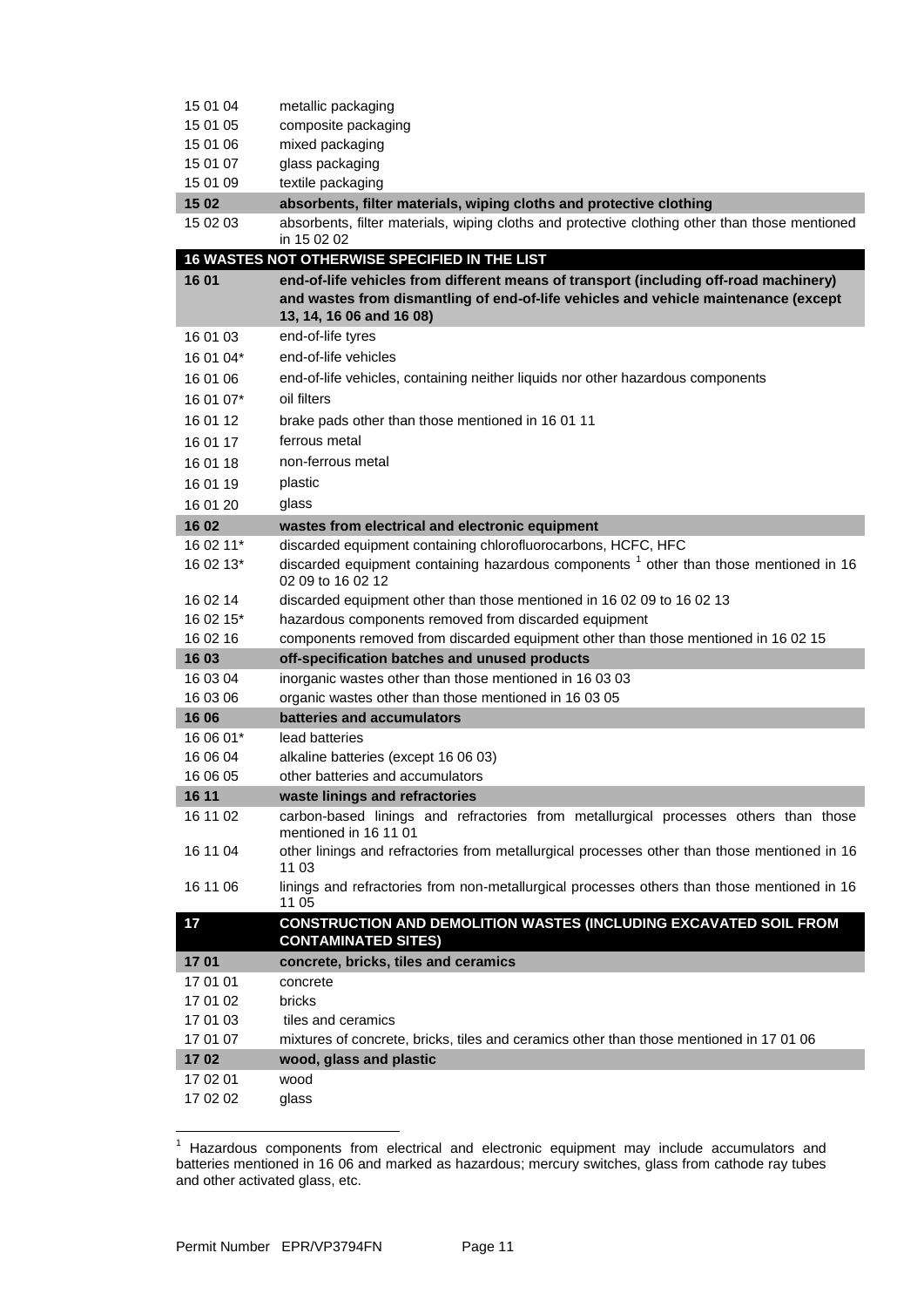| 17 02 03             | plastic                                                                                   |
|----------------------|-------------------------------------------------------------------------------------------|
| 1703                 | bituminous mixtures, coal tar and tarred products                                         |
| 17 03 02             | bituminous mixtures other than those mentioned in 17 03 01                                |
| 1704                 | metals (including their alloys)                                                           |
| 17 04 01             | copper, bronze, brass                                                                     |
| 17 04 02             | aluminium                                                                                 |
| 17 04 03             | lead                                                                                      |
| 17 04 04             | zinc                                                                                      |
| 17 04 05             | iron and steel                                                                            |
| 17 04 06             | tin                                                                                       |
| 17 04 07             | mixed metals                                                                              |
| 17 04 11             | cables other than those mentioned in 17 04 10                                             |
| 1705                 | soil (including excavated soil from contaminated sites), stones and dredging spoil        |
| 17 05 04             | soil and stones other than those mentioned in 17 05 03                                    |
| 17 05 06             | dredging spoil other than those mentioned in 17 05 05                                     |
| 17 05 08             | track ballast other than those mentioned in 17 05 07                                      |
| 1706                 | insulation materials and asbestos-containing construction materials                       |
| 17 06 01*            | insulation materials containing asbestos                                                  |
| 17 06 04             | insulation materials other than those mentioned in 17 06 01 and 17 06 03                  |
| 17 06 05*            | construction materials containing asbestos <sup>2</sup>                                   |
| 1708                 | gypsum-based construction material                                                        |
| 17 08 02             | gypsum-based construction materials other than those mentioned in 17 08 01                |
| 1709                 | other construction and demolition wastes                                                  |
| 17 09 04             | mixed construction and demolition wastes other than those mentioned in 17 09 01, 17 09 02 |
|                      | and 17 09 03                                                                              |
| 19                   | WASTES FROM WASTE MANAGEMENT FACILITIES, OFF-SITE WASTE WATER                             |
|                      | TREATMENT PLANTS AND THE PREPARATION OF WATER INTENDED FOR HUMAN                          |
|                      | <b>CONSUMPTION AND WATER FOR INDUSTRIAL USE</b>                                           |
|                      |                                                                                           |
| 1901                 | wastes from incineration or pyrolysis of waste                                            |
| 19 01 02             | ferrous materials removed from bottom ash                                                 |
| 19 01 12             | bottom ash and slag other than those mentioned in 1901 11                                 |
| 19 01 19             | sands from fluidised beds                                                                 |
| 1902                 | wastes from physico/chemical treatments of waste (including dechromatation,               |
|                      | decyanidation, neutralisation)                                                            |
| 19 02 03             | premixed wastes composed only of non-hazardous wastes                                     |
| 1903                 | stabilised/solidified wastes 3                                                            |
| 19 03 05             | stabilised wastes other than those mentioned in 19 03 04                                  |
| 19 03 07             | solidified wastes other than those mentioned in 190306                                    |
| 1905                 | wastes from aerobic treatment of solid wastes                                             |
| 19 05 01             | non-composted fraction of municipal and similar wastes                                    |
| 19 05 03             | off-specification compost                                                                 |
| 1908                 | wastes from waste water treatment plants not otherwise specified                          |
| 19 08 01             | screenings                                                                                |
| 1909                 | wastes from the preparation of water intended for human consumption or water for          |
|                      | industrial use                                                                            |
| 19 09 01<br>19 09 04 | solid waste from primary filtration and screenings<br>spent activated carbon              |

**EXENDED TO ASSE THE EXENTM TO ASSET THE RETAINAL TO ASSET THE RETAINAL TO ASSET THE PROT**<br><sup>2</sup> As far as the landfilling of waste is concerned, Member States may decide to postpone the entry into force of this entry until the establishment of appropriate measures for the treatment and disposal of waste from construction material containing asbestos. These measures are to be established according to the procedure referred to in Article

<sup>17</sup> of Council Directive 1999/31/EC on the landfill of waste (OJ L 182,16.7.1999,p.1) and shall be adopted by 16 July 2002 at the latest.' 3

Stabilisation processes change the dangerousness of the constituents in the waste and thus transform hazardous waste into non-hazardous waste. Solidification processes only change the physical state of the waste (e.g. liquid into solid) by using additives without changing the chemical properties of the waste.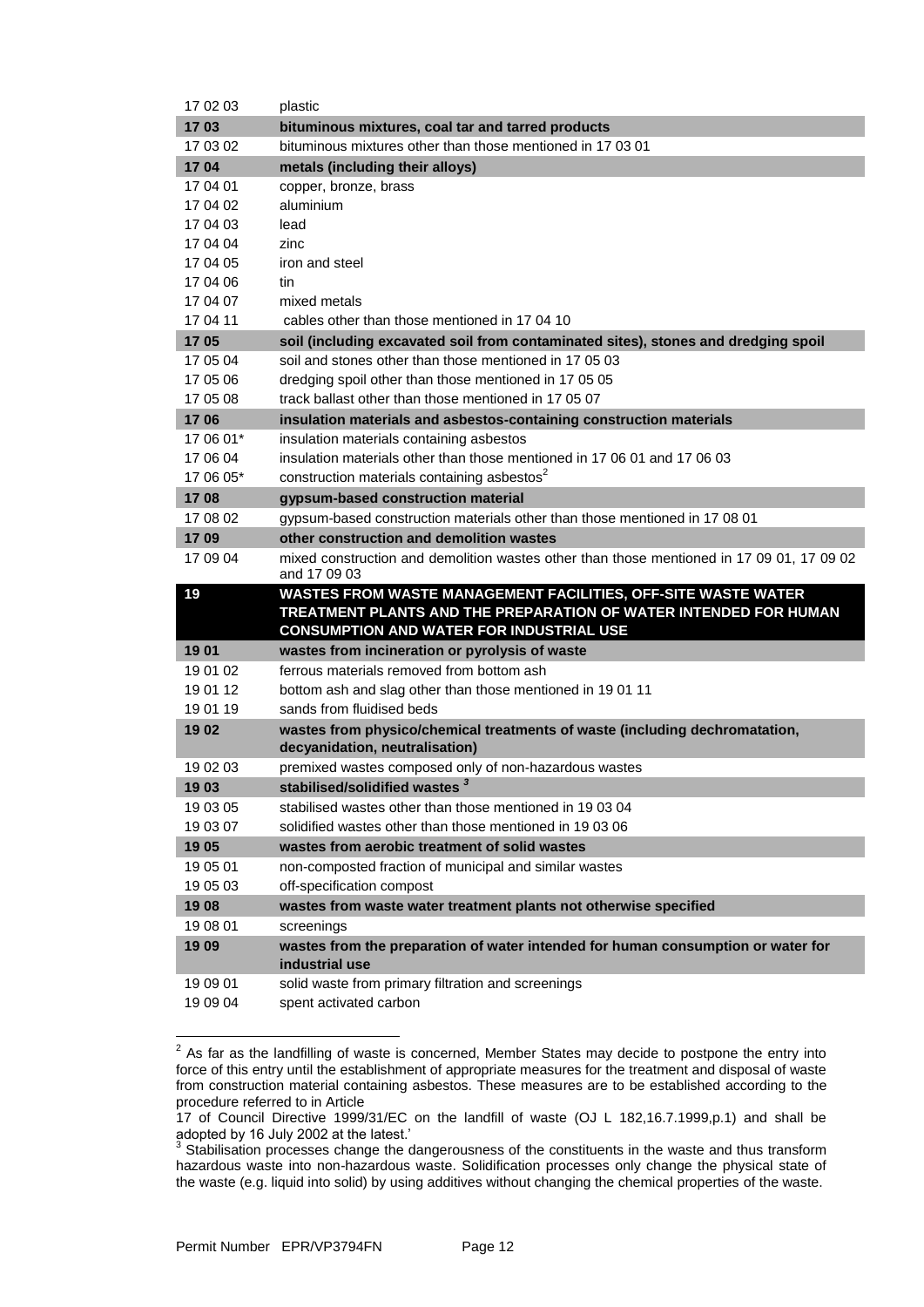| 19 10     | wastes from shredding of metal-containing wastes                                                                                         |
|-----------|------------------------------------------------------------------------------------------------------------------------------------------|
| 19 10 01  | iron and steel waste                                                                                                                     |
| 19 10 02  | non-ferrous waste                                                                                                                        |
| 19 10 06  | other fractions other than those mentioned in 19 10 05                                                                                   |
| 19 12     | wastes from the mechanical treatment of waste (for example sorting, crushing,                                                            |
|           | compacting, pelletising) not otherwise specified                                                                                         |
| 19 12 01  | paper and cardboard                                                                                                                      |
| 19 12 02  | ferrous metal                                                                                                                            |
| 19 12 03  | non-ferrous metal                                                                                                                        |
| 19 12 04  | plastic and rubber                                                                                                                       |
| 19 12 05  | glass                                                                                                                                    |
| 19 12 07  | wood other than that mentioned in 19 12 06                                                                                               |
| 19 12 08  | textiles                                                                                                                                 |
| 19 12 09  | minerals (for example sand, stones)                                                                                                      |
| 19 12 12  | other wastes (including mixtures of materials) from mechanical treatment of wastes other                                                 |
|           | than those mentioned in 1912 11                                                                                                          |
| 19 13     | wastes from soil and groundwater remediation                                                                                             |
| 19 13 02  | solid wastes from soil remediation other than those mentioned in 19 13 01                                                                |
| 20        | MUNICIPAL WASTES (HOUSEHOLD WASTE AND SIMILAR COMMERCIAL,                                                                                |
|           | INDUSTRIAL AND INSTITUTIONAL WASTES) INCLUDING SEPARATELY COLLECTED                                                                      |
|           | <b>FRACTIONS</b>                                                                                                                         |
| 20 01     | separately collected fractions (except 15 01)                                                                                            |
| 20 01 01  | paper and cardboard                                                                                                                      |
| 20 01 02  | glass                                                                                                                                    |
| 20 01 08  | biodegradable kitchen and canteen waste                                                                                                  |
| 20 01 10  | clothes                                                                                                                                  |
| 20 01 11  | textiles                                                                                                                                 |
| 20 01 21* | fluorescent tubes and other mercury-containing waste                                                                                     |
| 20 01 23* | discarded equipment containing chlorofluorocarbons                                                                                       |
| 20 01 28  | paint, inks, adhesives and resins other than those mentioned in 2001 27                                                                  |
| 20 01 32  | medicines other than those mentioned in 2001 31                                                                                          |
| 20 01 34  | batteries and accumulators other than those mentioned in 20 01 33                                                                        |
| 20 01 35* | discarded electrical and electronic equipment other than those mentioned in 20 01 21 and 20<br>01 23 containing hazardous components (6) |
| 20 01 36  | discarded electrical and electronic equipment other than those mentioned in 20 01 21, 20 01<br>23 and 20 01 35                           |
| 20 01 38  | wood other than that mentioned in 2001 37                                                                                                |
| 20 01 39  | plastics                                                                                                                                 |
| 20 01 40  | metals                                                                                                                                   |
| 20 02     | garden and park wastes (including cemetery waste)                                                                                        |
| 20 02 01  | biodegradable waste                                                                                                                      |
| 20 02 02  | soil and stones                                                                                                                          |
| 20 02 03  | other non-biodegradable wastes                                                                                                           |
| 20 03     | other municipal wastes                                                                                                                   |
| 20 03 01  | mixed municipal waste                                                                                                                    |
| 20 03 02  | waste from markets                                                                                                                       |
| 20 03 03  | street-cleaning residues                                                                                                                 |
| 20 03 07  | bulky waste                                                                                                                              |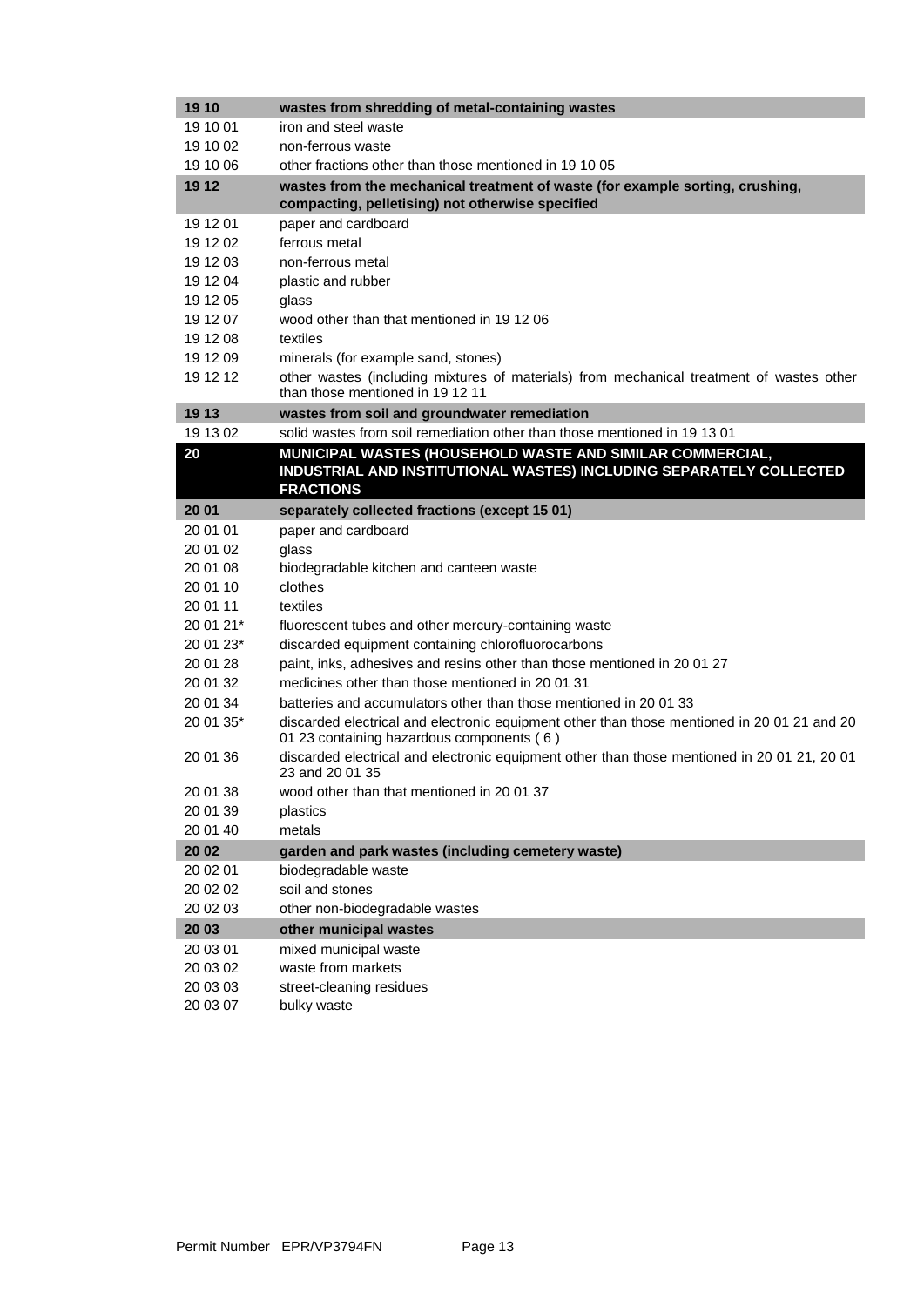# **Schedule 3 – Emissions and monitoring**

There are no emission limits or associated monitoring requirements.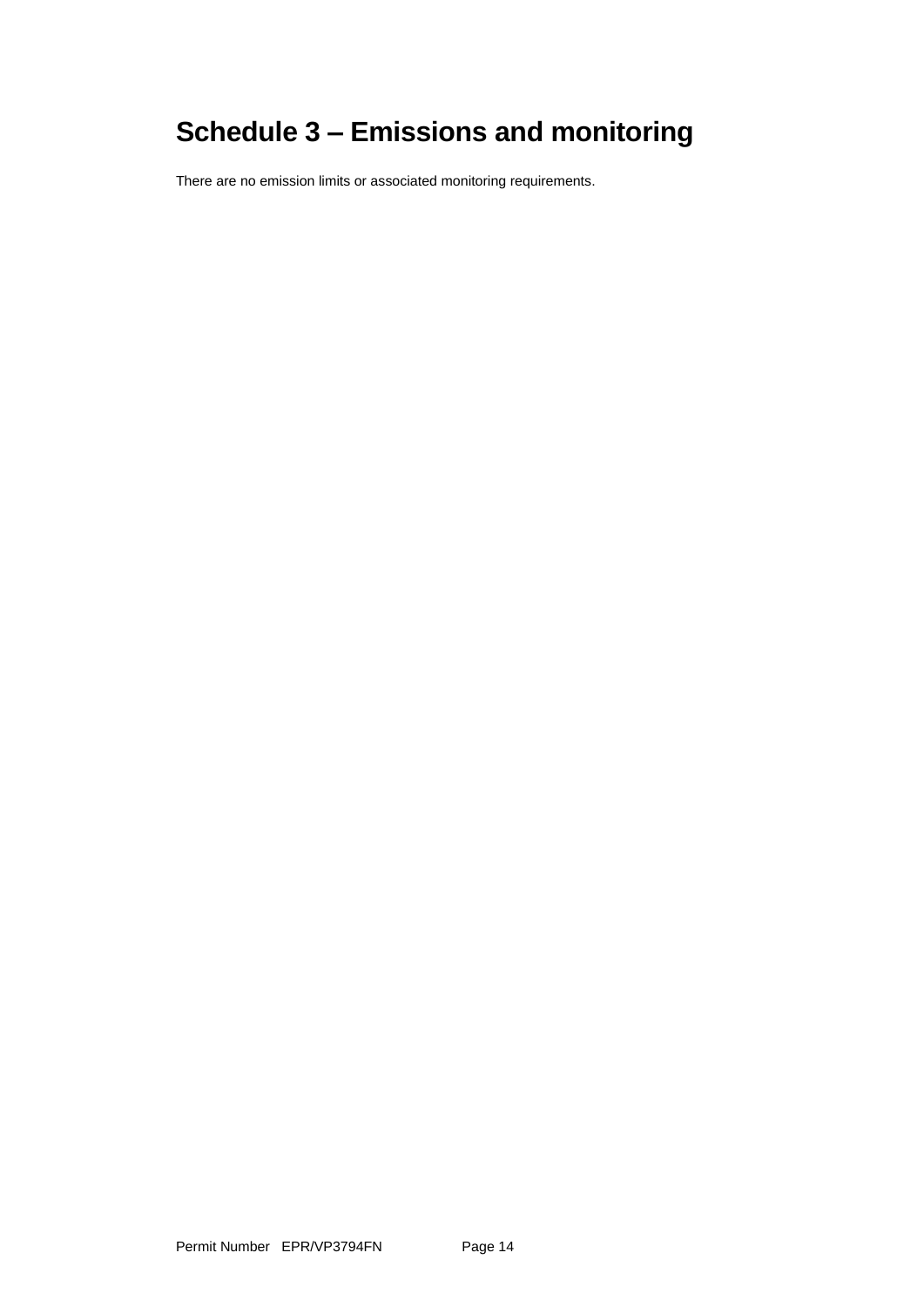# **Schedule 4 - Reporting**

There is no reporting under this schedule.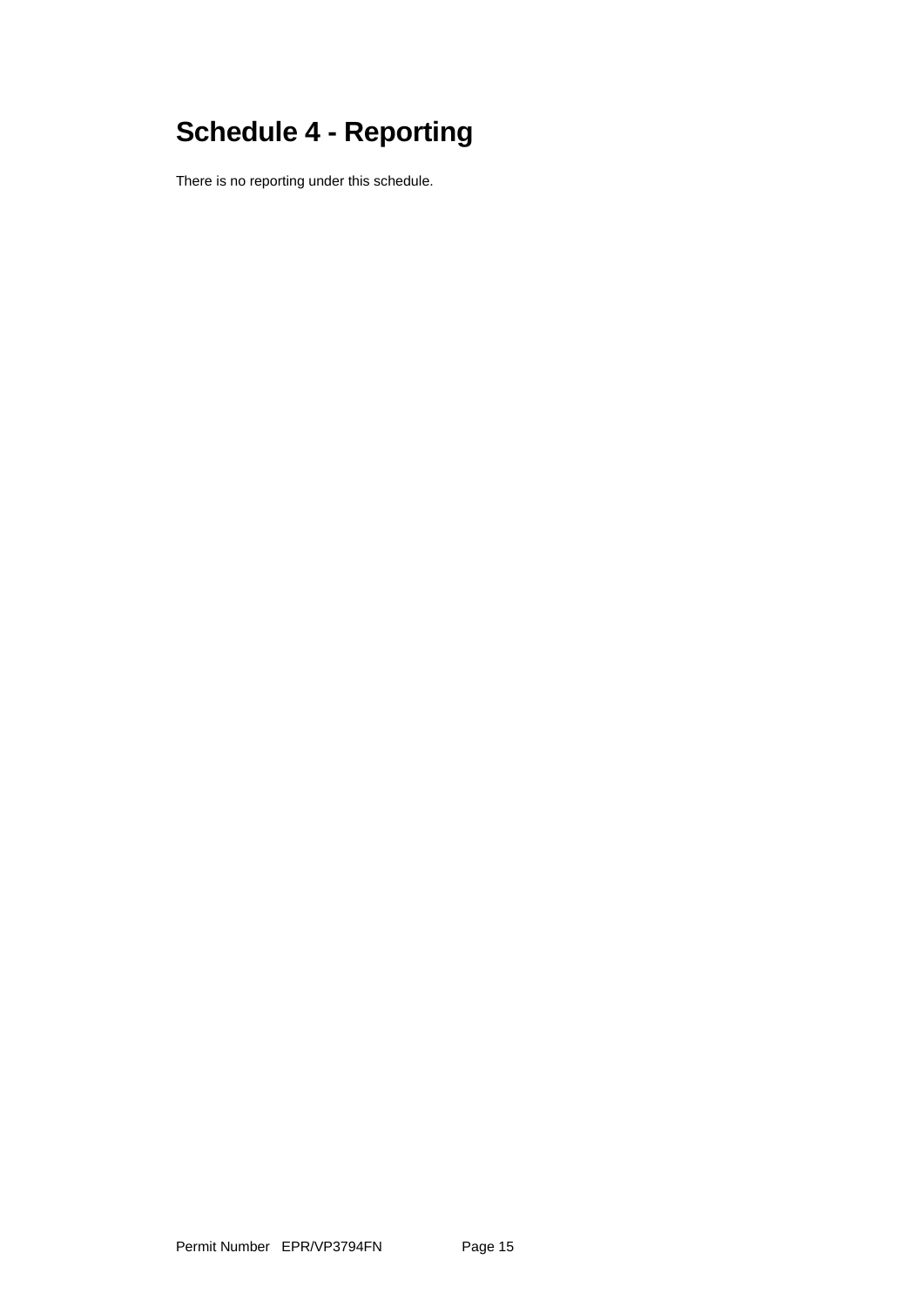## **Schedule 5 - Notification**

These pages outline the information that the operator must provide.

Units of measurement used in information supplied under Part A and B requirements shall be appropriate to the circumstances of the emission. Where appropriate, a comparison should be made of actual emissions and authorised emission limits.

If any information is considered commercially confidential, it should be separated from non-confidential information, supplied on a separate sheet and accompanied by an application for commercial confidentiality under the provisions of the EP Regulations.

#### Part A

| <b>Permit Number</b>           |  |
|--------------------------------|--|
| Name of operator               |  |
| <b>Location of Facility</b>    |  |
| Time and date of the detection |  |

**(a) Notification requirements for any malfunction, breakdown or failure of equipment or techniques, accident, or emission of a substance not controlled by an emission limit which has caused, is causing or may cause significant pollution**

| To be notified within 24 hours of detection |  |  |
|---------------------------------------------|--|--|
| Date and time of the event                  |  |  |
| Reference or description of the             |  |  |
| location of the event                       |  |  |
| Description of where any release            |  |  |
| into the environment took place             |  |  |
| Substances(s) potentially                   |  |  |
| released                                    |  |  |
| Best estimate of the quantity or            |  |  |
| rate of release of substances               |  |  |
| Measures taken, or intended to              |  |  |
| be taken, to stop any emission              |  |  |
| Description of the failure or               |  |  |
| accident.                                   |  |  |

| (b) Notification requirements for the breach of a limit                      |  |  |
|------------------------------------------------------------------------------|--|--|
| To be notified within 24 hours of detection unless otherwise specified below |  |  |
| Emission point reference/ source                                             |  |  |
| Parameter(s)                                                                 |  |  |
| Limit                                                                        |  |  |
| Measured value and uncertainty                                               |  |  |
| Date and time of monitoring                                                  |  |  |
| Measures taken, or intended to                                               |  |  |
| be taken, to stop the emission                                               |  |  |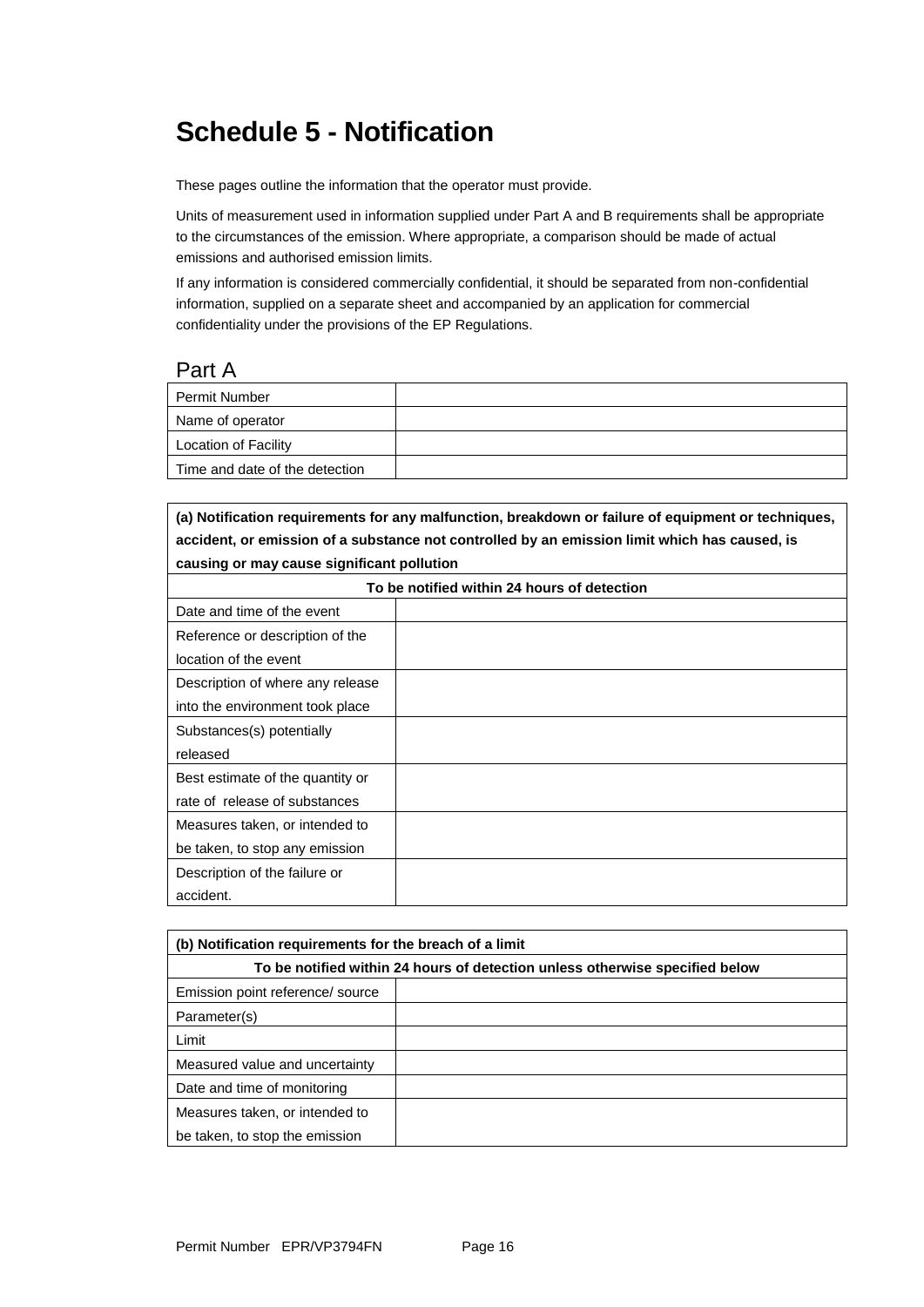| Time periods for notification following detection of a breach of a limit |                            |  |
|--------------------------------------------------------------------------|----------------------------|--|
| <b>Parameter</b>                                                         | <b>Notification period</b> |  |
|                                                                          |                            |  |
|                                                                          |                            |  |
|                                                                          |                            |  |

| (c) Notification requirements for the detection of any significant adverse environmental effect |  |  |
|-------------------------------------------------------------------------------------------------|--|--|
| To be notified within 24 hours of detection                                                     |  |  |
| Description of where the effect on                                                              |  |  |
| the environment was detected                                                                    |  |  |
| Substances(s) detected                                                                          |  |  |
| Concentrations of substances                                                                    |  |  |
| detected                                                                                        |  |  |
| Date of monitoring/sampling                                                                     |  |  |

### Part B - to be submitted as soon as practicable

| Any more accurate information on the matters for<br>notification under Part A. |  |
|--------------------------------------------------------------------------------|--|
| Measures taken, or intended to be taken, to                                    |  |
| prevent a recurrence of the incident                                           |  |
| Measures taken, or intended to be taken, to rectify,                           |  |
| limit or prevent any pollution of the environment                              |  |
| which has been or may be caused by the emission                                |  |
| The dates of any unauthorised emissions from the                               |  |
| facility in the preceding 24 months.                                           |  |

| Name*       |  |
|-------------|--|
| <b>Post</b> |  |
| Signature   |  |
| <b>Date</b> |  |

\* authorised to sign on behalf of the operator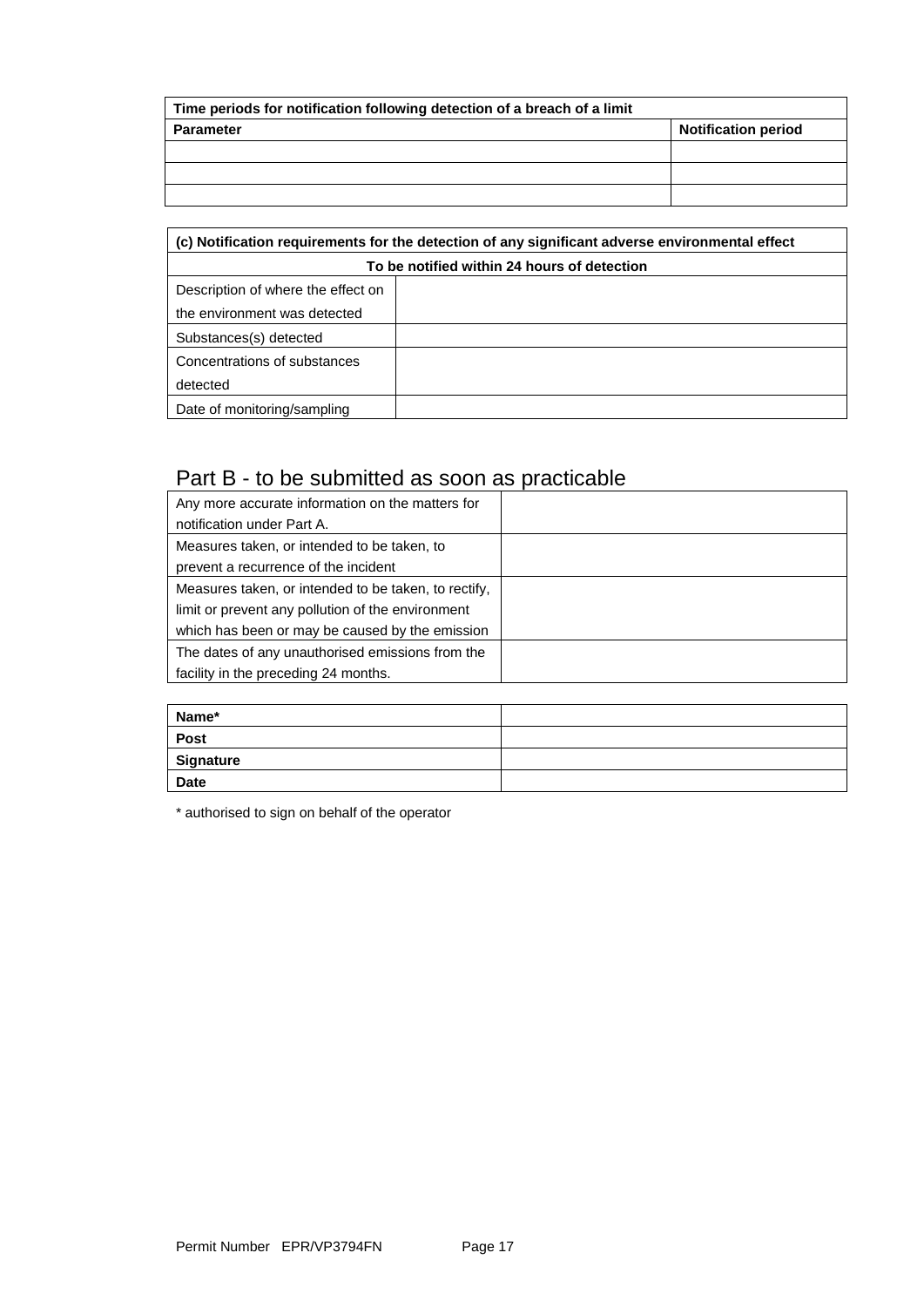## **Schedule 6 - Interpretation**

*"Accident"* means an accident that may result in pollution.

*"Annex I"* means Annex I to Directive 2008/98/EC of the European Parliament and of the Council on waste.

*"Annex II"* means Annex II to Directive 2008/98/EC of the European Parliament and of the Council on waste.

*"Application"* means the application for this permit, together with any additional information supplied by the operator as part of the application and any response to a notice served under Schedule 5 to the EP Regulations.

*"Authorised officer"* means any person authorised by the Environment Agency under section 108(1) of The Environment Act 1995 to exercise, in accordance with the terms of any such authorisation, any power specified in section 108(4) of that Act*.*

*"Best available treatment, recovery and recycling techniques"* shall have the meaning given to it in the document published jointly by the Department for Environment, Food and Rural Affairs, the Welsh Assembly Government and the Scottish Executive on 27th November 2006, entitled "Guidance on Best Available Treatment, Recovery and Recycling Techniques (BATRRT) and Treatment of Waste Electrical and Electronic Equipment (WEEE).

*"Building"* means a construction that has the objective of providing sheltering cover and minimising emissions of noise, particulate matter, odour and litter.

*"D*" means a disposal operation provided for in Annex I to Directive 2008/98/EC of the European Parliament and of the Council on waste.

*"Emissions of substances not controlled by emission limits"* means emissions of substances to air, water or land from the activities, either from the emission points specified in schedule 3 or from other localised or diffuse sources, which are not controlled by an emission or background concentration limit.

*"Emissions to land"* includes emissions to groundwater.

*"End-of-Life Vehicles Directive*" means Directive 2000/53/EC of the European Parliament and Council of 18 September 2000 on end-of-life vehicles.

*"EP Regulations"* means The Environmental Permitting (England and Wales) Regulations SI 2010 No.675 and words and expressions used in this permit which are also used in the Regulations have the same meanings as in those Regulations.

*"Groundwater protection zones 1 and 2"* have the meaning given in the document titled "Groundwater Protection: Policy and Practice" published by the Environment Agency in 2006.

*"Hazardous waste"* has the meaning given in the Hazardous Waste (England and Wales) Regulations 2005 No.894, the Hazardous Waste (Wales) Regulations 2005 No. 1806 (W.138), the List of Wastes (England) Regulations 2005 No.895 and the List of Wastes (Wales) Regulations 2005 No. 1820 (W.148).

*"Quarter"* means a calendar year quarter commencing on 1 January, 1 April, 1 July or 1 October.

*"R*" means a recovery operation provided for in Annex II to Directive 2008/98/EC of the European Parliament and of the Council on waste.

*"Waste Framework Directive" or "WFD"* means Waste Framework Directive 2008/98/EC of the European Parliament and of the Council on waste.

*"WEEE"* means waste electrical and electronic equipment.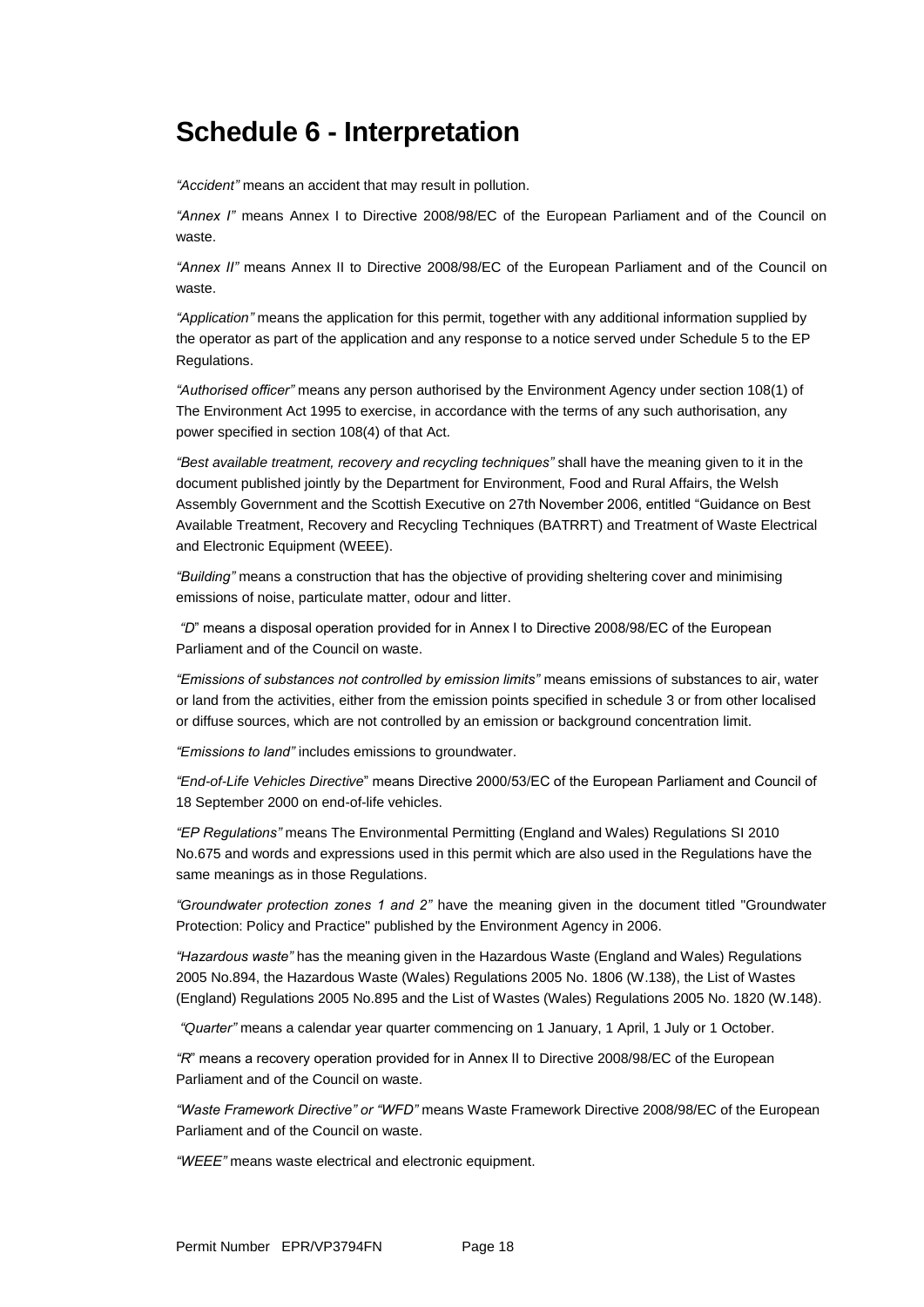*"WEEE Directive"* means Directive 2002/96/EC of the European Parliament and of the Council of 27th January 2003 on waste electrical and electronic equipment (WEEE) as amended by Directive 2003/108/EC of the European Parliament and of the Council of 8th December 2003 on waste electrical and electronic equipment (WEEE).

*"Waste code"* means the six digit code referable to a type of waste in accordance with the List of Wastes (England)Regulations 2005, or List of Wastes (Wales) Regulations 2005, as appropriate, and in relation to hazardous waste, includes the asterisk.

*"Year"* means calendar year ending 31 December.